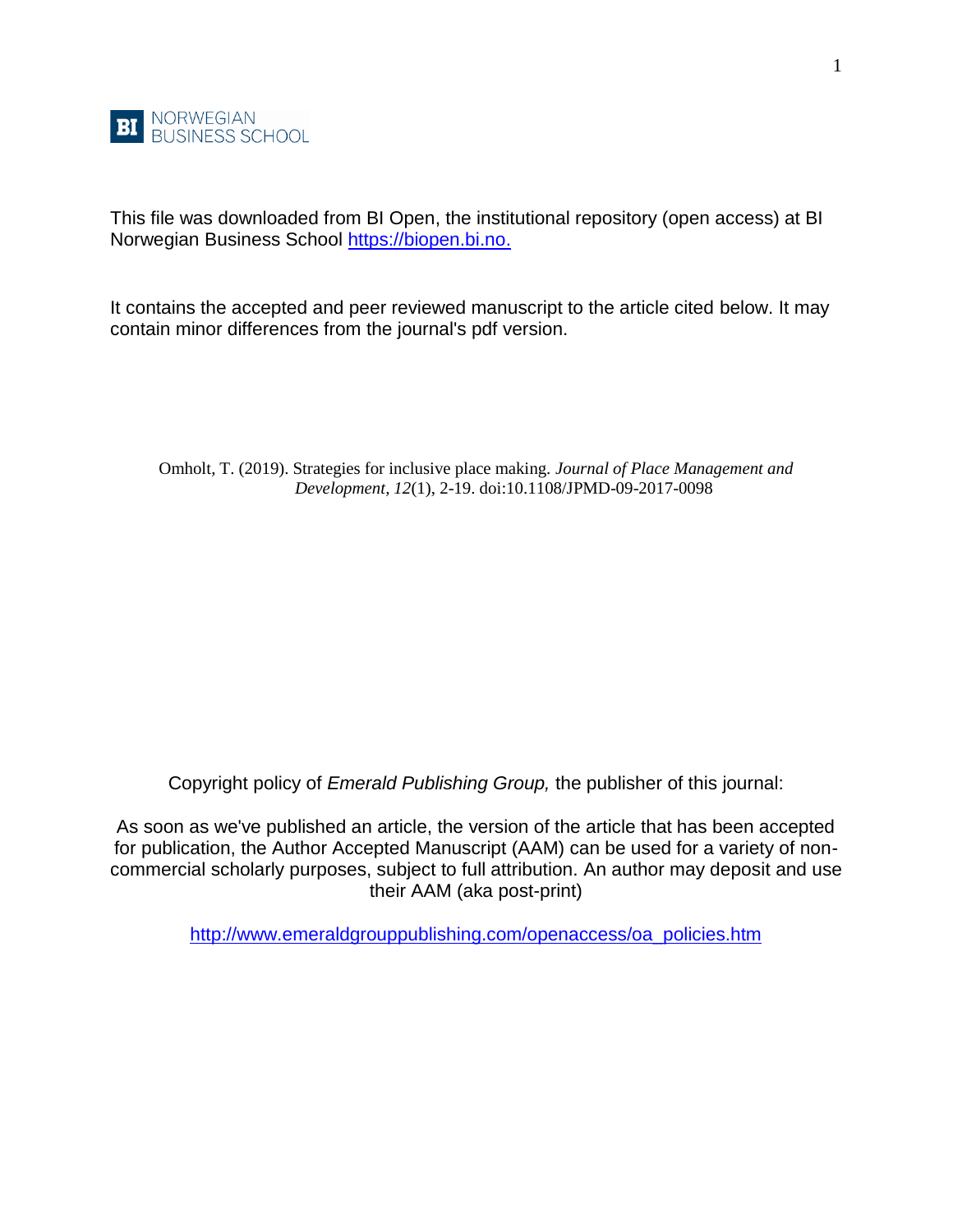# **Strategies for inclusive place making**

## Journal of place management and development. 2019, 12(1), 2-19

Tore Omholt

*BI – Norwegian Business School*

Email: tore.cprm@gmail.com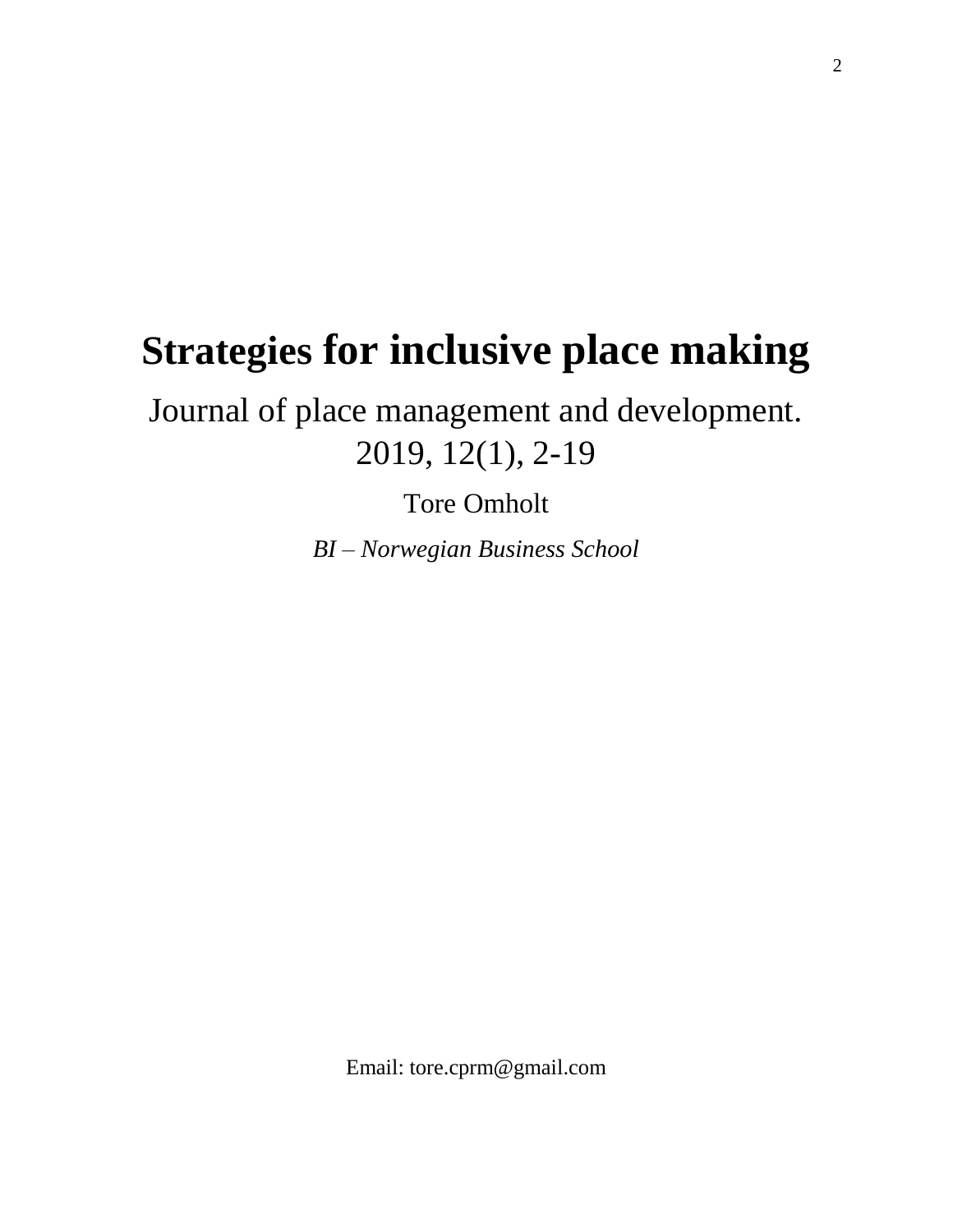## **Strategies for inclusive place making**

#### **Abstract**

**Purpose –** The purpose of this paper is to present a new approach to analyzing place making structure and processes, and discuss strategies for inclusive place making in urban areas. **Design/methodology/approach** – The theoretical approach is based on social systems theory and organization design theory, representing a constructionist and socio-structural approach to inclusive place making. The methodology is based on a comparative analysis of three cases of inclusive place making.

**Findings –** The main findings are that place making systems today lack the necessary complexity in their politics and planning to secure inclusive place making and fail to organize for face-toface interactions in place making processes.

**Research limitations/implications –** In a social systems approach we observe how place stakeholders and systems observe place making realities and problems, and construct place images. This introduces some degree of uncertainty into our analyses, but constitutes an effective basis for studying inclusive strategy development.

**Practical implications** – The findings indicate that observing how place stakeholders construct their opinions about the problems and possibilities for inclusive place making and face-to-face interactions, probably constitutes the best basis for practical support for inclusive place making. **Social implications –** The paper directs attention to the fact that current urban development strategies and policies towards inclusion of groups with limited resources today lack the

necessary knowledge bases and means to deal effectively with the complexity related to current inclusion problems.

**Originality/value –** The paper demonstrates that an approach, which supplements the basic governance systems with face-to-face interactions, can deal effectively with today's problems of inclusivity.

**Key words** – Image construction, place brand theory, face-to- face interaction, governance networks, self-organization.

**Paper type –** Research paper.

## **Introduction and research questions**

During the past decades, cities and places have become sites of extensive redevelopment, where they have become patchworks of concentrated advantage and, in many places of the world, swatches of concentrated disadvantage. This has resulted in new urban crises and conflicts regarding issues of equality and housing affordability (Florida, 2017). In this paper, we question whether current place governance systems, in particular focusing on urban development in Norway, have the necessary capacity to secure effective and inclusive place making of relevant groups, and whether such capacity can be developed.

 Our discussion starts by asking what we mean by inclusive place making and calls for a conceptual clarification of what we mean by inclusion. Sociologists often distinguish between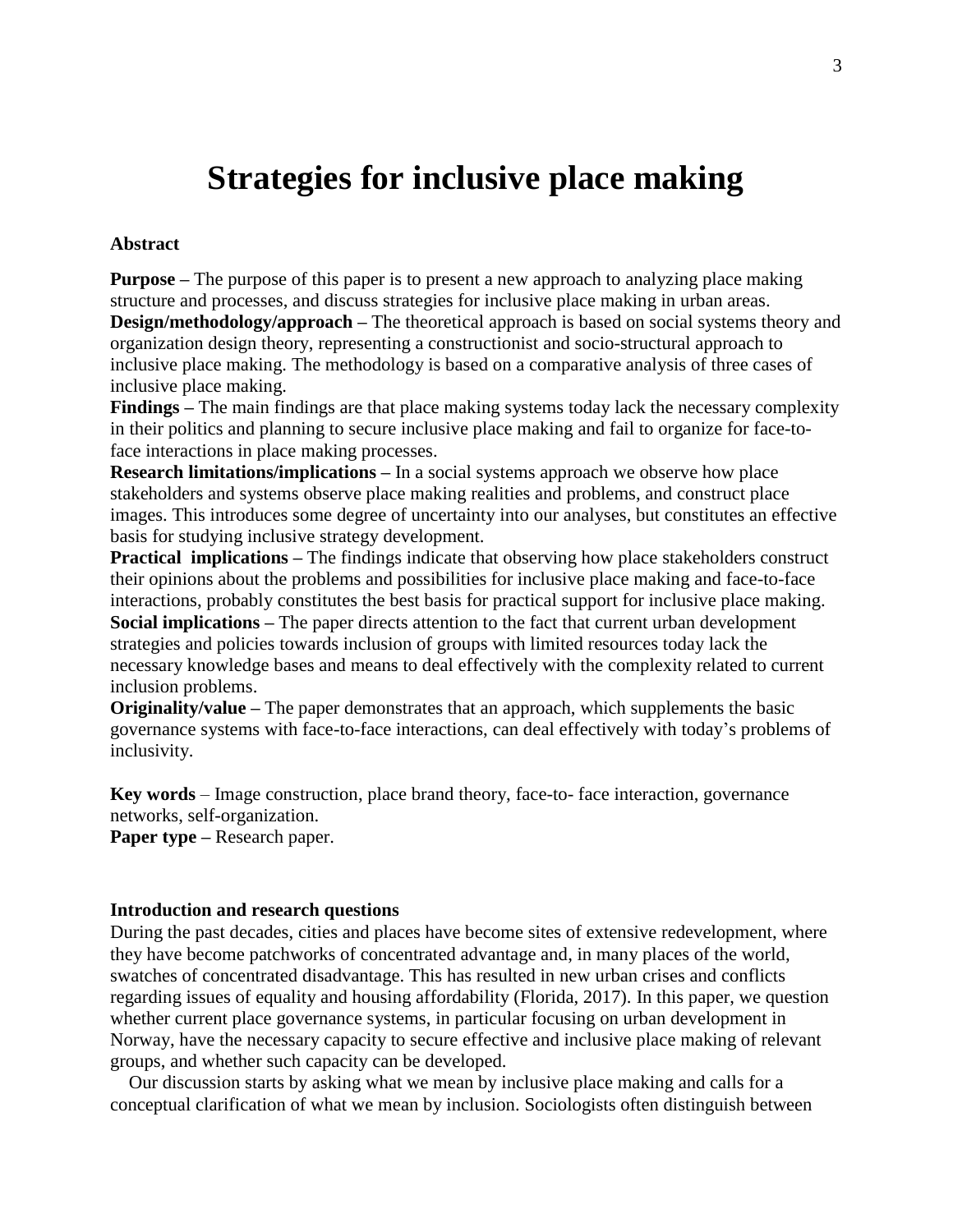system integration and social integration. The former is concerned with internal cohesion of differentiated systems, the latter with relations between individuals and social systems (Luhmann, 2012, pp. 16-17).

 The integration of functionally and structurally differentiated place systems means that there has to be some sort of place structuring mechanisms, which provide a basis for functional differentiation and spatial integration. Such mechanisms may either be of conceptual nature, as exemplified by the use of various images and schemata, and/or simply be provided by the physical structure of a place and its buildings.

 As regards social integration, Luhmann replaces social integration by the distinction between inclusion and exclusion. There is inclusion only if exclusion is possible. Similarly, Giddens (1979, p.76) also distinguishes between system integration and social integration, and emphasizes that social integration is primarily concerned with systemness (relations of autonomy or dependence) on the level of face-to-face interactions. He emphasizes that integration is not synonymous with "cohesion" and certainly not with "consensus". The special significance of face-to-face interaction, however, is not primarily that it involves small groups, or that it represents "society in miniature". Face-to-face interactions rather emphasize the significance of space and presence in social relations; in the immediacy of the life-world, social relations can be influenced by different factors than from those involved with others, who are spatially absent. As further pointed out by Giddens (1979, pp. 76-77), it is extremely important to emphasize that the systemness of social integration is fundamental to the systemness of society as a whole, and relates the smallest items of day-to-day behavior to attributes of far more inclusive social systems. Hence, a main question in our case discussions will be to examine the extent to which the place making stakeholders have been able to combine processes of functional and spatial integration with processes of social integration based on face-to-face contact.

 It is our contention that the evolution of various place making systems, and systems of observation, in recent times, has ignored or failed to take into consideration the importance of face-to-face interactions, with consequent failure to deal effectively with the increase in environmental complexity and problems of inclusion of various groups.

 Hence, in the paper, we seek answers to three basic research questions related to inclusive place making:

- 1) How does an urban planning system and local stakeholders observe their environment and develop images and strategies for place making?
- 2) To what extent and how do these strategies facilitate face-to-face interactions to deal with contradictions and conflicts?
- 3) What are the effects of these images and strategies with regard to inclusion/exclusion of various groups and social integration?

 In the following, we first present a theoretical approach and model for mapping processes of inclusive place making. We then explain how we use this model for a comparative analysis of three cases, illustrating strategies for inclusive place making at different levels of urban organization. The main objective of this analysis is to demonstrate how processes of face-to-face interaction are necessary to secure the social integration needed to achieve inclusive place making. In the conclusion, we discuss the results of this analysis and its implication for practitioners.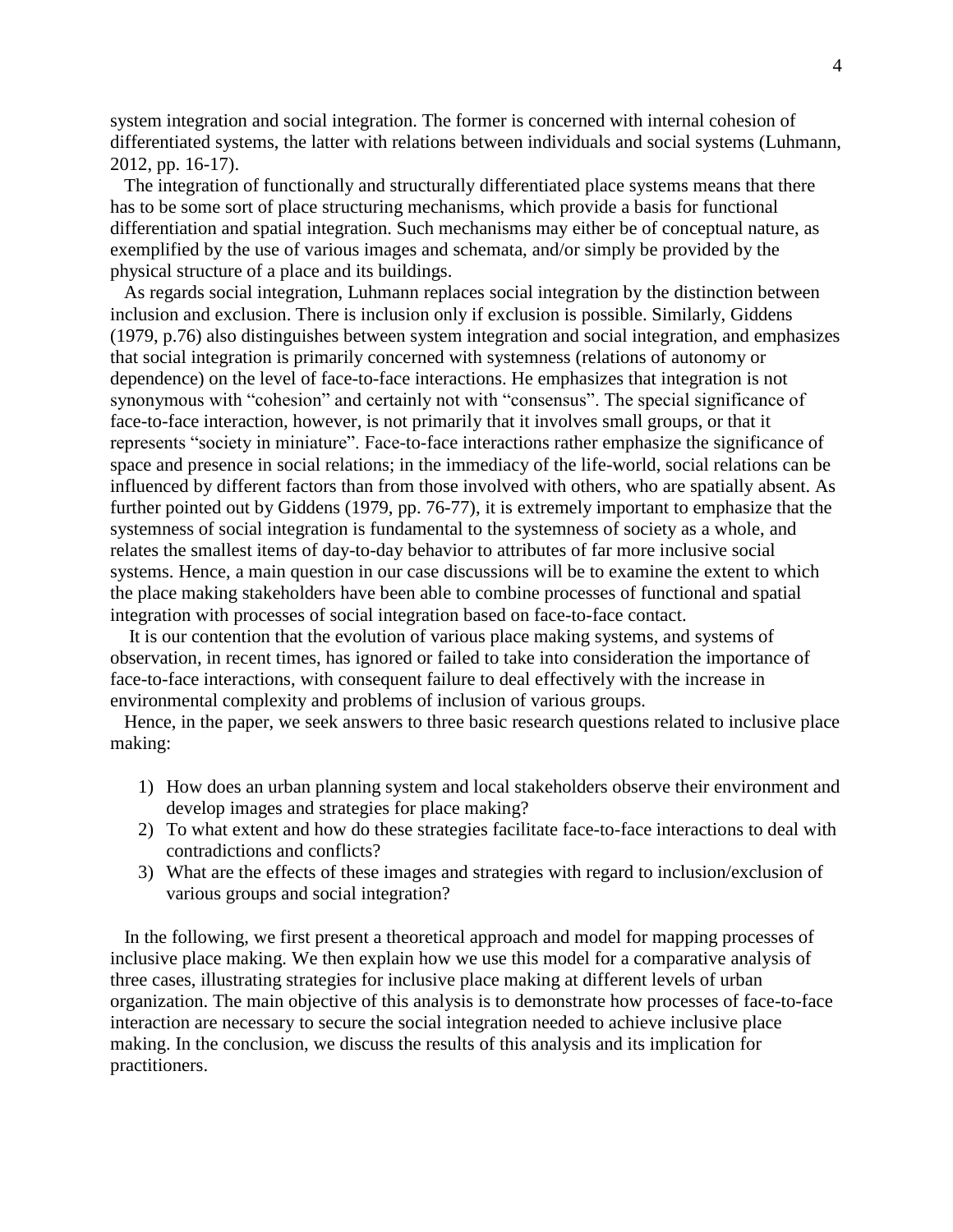#### **Theoretical approach and model**

Our theoretical approach and model are mainly based on the social systems theory of Luhmann (1995, 2012) and organization design theory (Galbraith, 1977, 1993; Weick, 1969). The social systems theory of Luhmann is not easy reading and presenting some of the main characteristics of this theory, which have relevance for place management and development, may be useful.

 Social systems theory focuses on a specific problem – the problem of social complexity and the need for organized complexity. Luhmann (1995) defines complexity in terms of a threshold, in which each element of a system can no longer be related to every other element. Complexity enforces selectivity, which in turn leads to a reduction in complexity via the formation of systems that are less complex than their environment. This reduction is essential, without it, the world would be undifferentiated chaos.

 For each system, the environment is more complex than the system itself. Systems lack the requisite variety that would enable them to react to every state of the environment. The system's inferiority in complexity must be counter-balanced by strategies of selection. Every complex state of affairs is based on a selection of relations among its elements, which it uses to constitute and maintain itself. In particular, with increasing environmental complexity, and internal contradictions and conflicts, the need to build up internal complexity and thereby transform unorganized complexity into organized complexity, becomes crucial.

 Social systems theory, as a theory of social communication, are oriented towards processing differences or distinctions. Therefore, it should come as no surprise that the point of departure for all systems theoretical analysis is the difference between system and environment. The theory accentuates the importance of self-observation, which means nothing more than handling distinctions. Accordingly, self-observation is the introduction of the system/environment distinction within the system, which constitutes itself with that distinction. Self-observation is thus the operative factor in self-organization.

 Information reduces complexity insofar it announces a selection and thereby excludes possibilities. It can also increase complexity, for instance, by presenting a scheme of new possibilities, which make the formulations of system/environment relations compatible with greater complexity and interdependence.

 Contradictions and conflicts are inevitable consequences of the evolution of society and social systems, due to industrial development, functional differentiation, increasing fragmentation of social systems, and the need to include new groups. As such, contradictions destabilize a system, and they reveal this in the insecurity of expectations. However, one must guard against the widespread error of thinking that destabilization as such is dysfunctional. Instead, complex systems require a high degree of instability to enable on-going reactions to themselves and their environment, and they must continually reproduce this instability. The concept of contradiction implies that self-organization/self-reproduction based on unstable elements is necessary if a system is not simply to cease to exist.

 Contradictions also result in the expression of conflict in communications, and lead to expectable, that is, structural insecurities. A society or system that constructs greater complexity must therefore find forms for creating and tolerating structural insecurities. This accentuates the role of interactions based on face-to-face presence among participants. Interactions serve to achieve structures that cannot be made congruent with a prevailing organizational form, yet equip it with complexity by building in differences. Only via this difference of organizational form and interaction, can an organization or social system acquire complexity.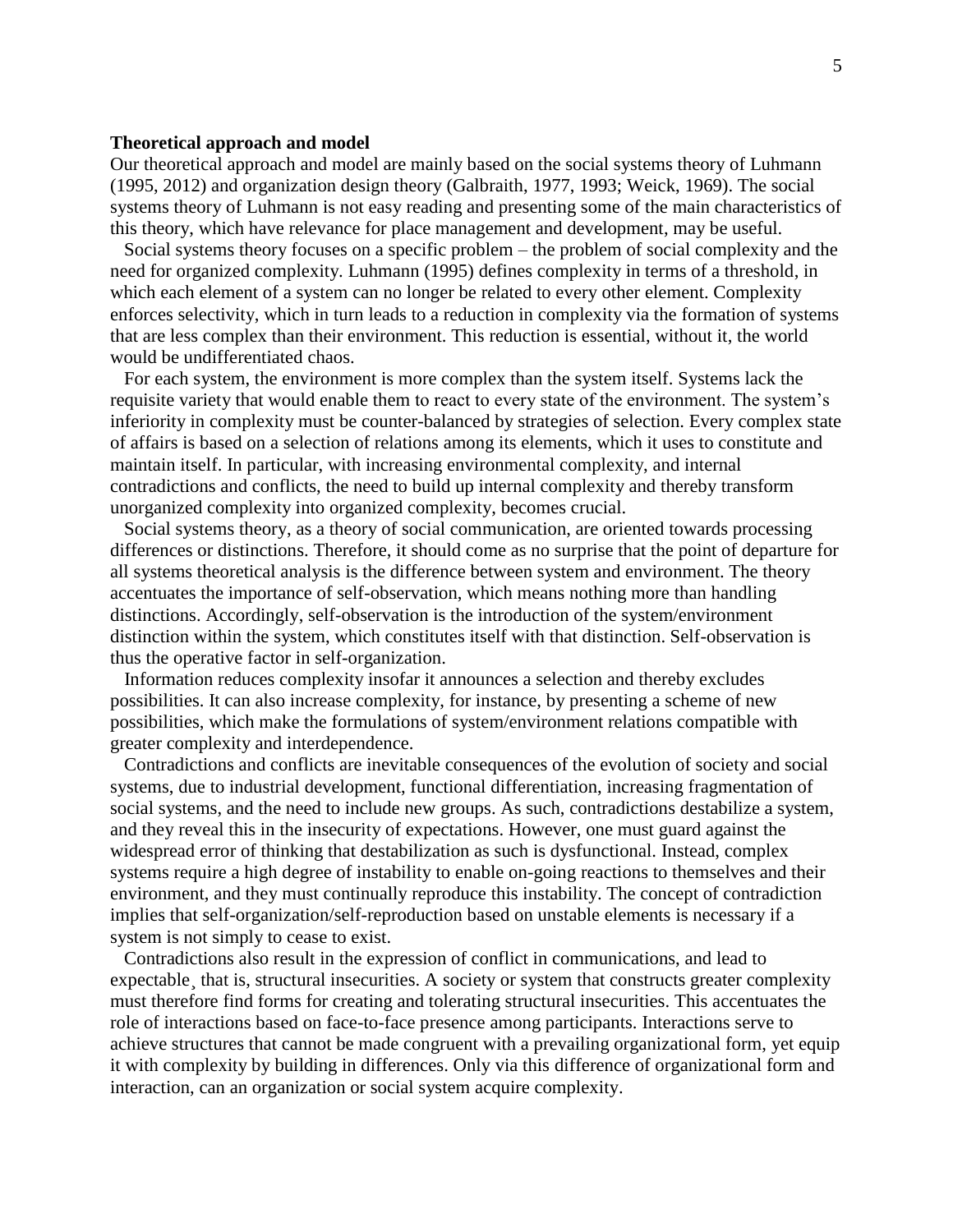Finally, social systems theory represents a constructionist approach to studying inclusive place making, based on how place stakeholders observe a place and its environment. We have to know which distinctions and images guide the observations. How do they deal with and attempt to reduce the complexity in their environment, and attempt include to various groups in their planning practices?

 Figure 1 represents a model, which indicates some processes that influence social integration and have consequences for inclusive place making, and which we will comment in the following.





#### *Environmental changes*

According to social systems theory, the evolution of modern society is characterized by functional differentiation, where each functional system (law, politics, science, economy, etc.) is characterized by operational closure. That is, they observe and produce information about themselves and their environment, but are not dominated by any other system, although they may be influenced by each other or structurally coupled (Luhmann, 1995, 2012). Although functional differentiation in principle implies a society that is all-inclusive, in reality, it is left to the functional systems to regulate inclusion. Society no longer offers individuals any social status that also defines what the individual "is" in terms of origin and quality. They now have to be able to participate in all functional systems, depending on the functional system with which they are communicating. This has made inclusion dependent on highly differentiated communication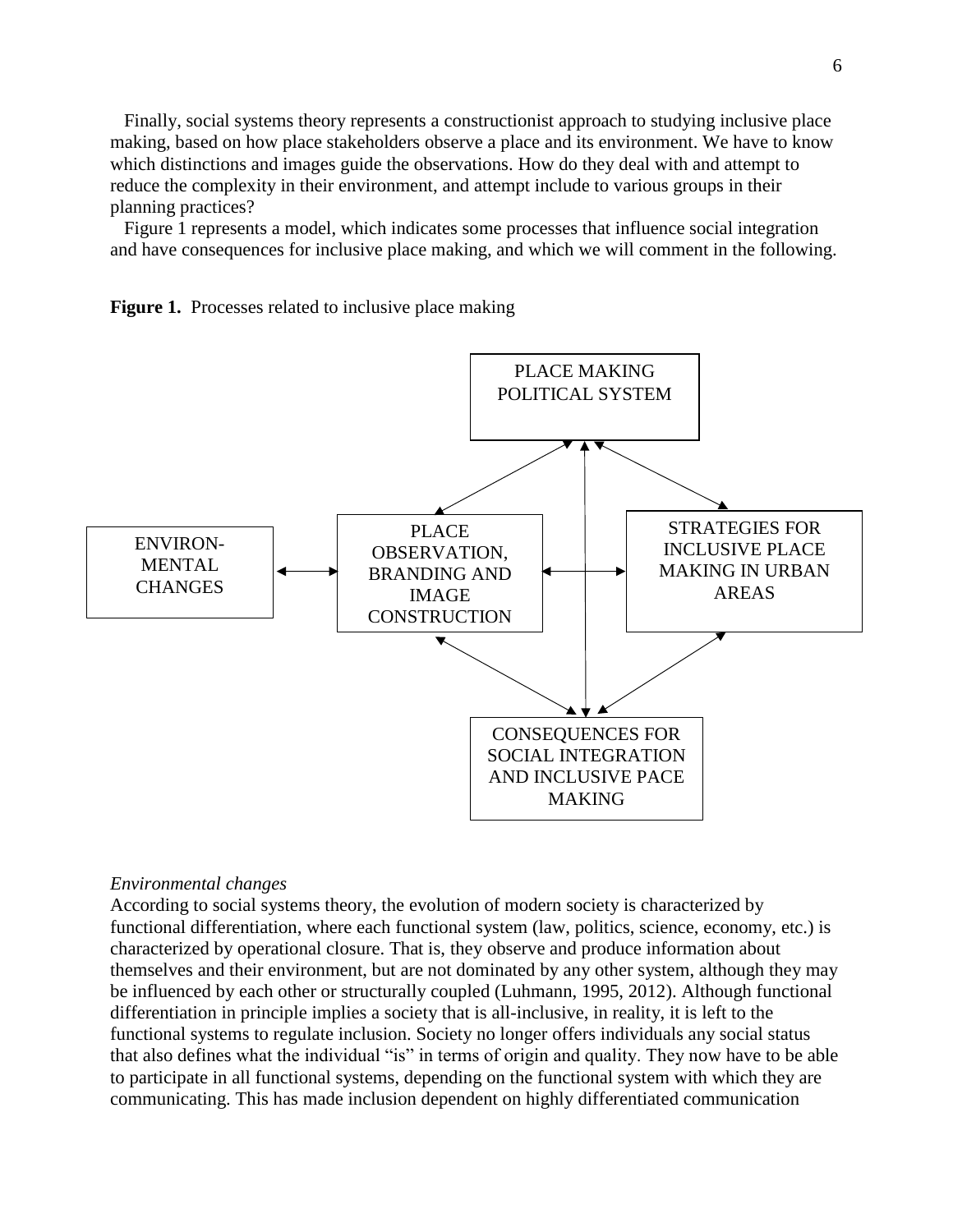opportunities and specialized resources. The new order of inclusion consequently brings dramatic changes to the self-conception of individuals, as they no longer belong to any stratified part of society, and self-realization becomes a problem.

#### *Place observation, branding and image construction*

Social systems theory represents a constructionist approach, where the construction of reality is based on the perspectives or frames of reference applied by the observer. In the process of observing place environments, the mass media today play a decisive role. The term mass media includes all the institutions, which make use of copying technology to disseminate communication without social interaction, as different from non-technological mass communication (such as public speeches, concerts or other public events) where interaction among those co-present can take place.

 As argued by Zukin (2010, p. 316), we cannot consider power to control urban spaces, usually seen as the economic power of capital investors and the legal powers of authorities, without considering the cultural power of the media, including new media such as wikis and blogs, and that of economic tastes. In recent years, image has become an important part of the city branding process, marketing cities as creative, interesting and attractive places. Urban renewal strategies based on neighborhood concentration, place branding and place marketing merge developers interests and consumer desires with officials' rhetoric of growth, as branding tries to make each city appear different from and better than the competition. The result, though, when all cities pursue the same modern, creative image is an overwhelming sameness. The same goes for smaller cities, which do not want to be excluded from these global branding games, and build cultural cities, which in the end they cannot afford.

 In the branding literature, city branding is suggested as the appropriate way to describe and implement city marketing, based on the construction, communication and management of the city's image (Kavaratzis, 2004). The object of city marketing is not the city "itself", but its image as the result of various, different and often conflicting messages sent by the city. City branding provides, on one hand, the basis for policy to pursue economic development and serve as a conduit for city residents to identify with their city. According to Kavaratzis (2004), it also provides a basis for addressing urgent social issues, like social exclusion and cultural diversity. This enables us to tackle not only the city itself, but its meaning in a symbolic and ideological context. In this way, the multi-cultural city represents an imaginary city, constituted by a plethora of images and representations.

 In addition, surprisingly little theoretical or empirical evidence has been published on the role of residents in place branding (Braun, Kavaratzis and Zenker, 2013). The challenge, of course, is that residents do not constitute a coherent group but include a multiplicity of stakeholder groups of people that are bound to have varying and conflicting preferences, desires, or attitudes. A form of place branding that integrates the views, oppositions, and desires of the residents across every stage of the place branding process is warranted.

 This calls for a focal change from the current communication-dominant approach to a participation-dominant-approach of city branding and marketing, and some recent attempts at rethinking place brand theory to deal with these issues have been made (Kavaratzis and Kalandides, 2015; Ntounis and Kavaratzis, 2017; Zenker and Braun, 2017). However, in our opinion, these attempts of theory development are not particular promising, and fail to document substantive results. The generative mechanisms leading to place brands as a synthesis of associations and expectations, are not identified in any operative detail, and the place brand literature mostly fails, in any convincing manner, to address the problem of contradictions and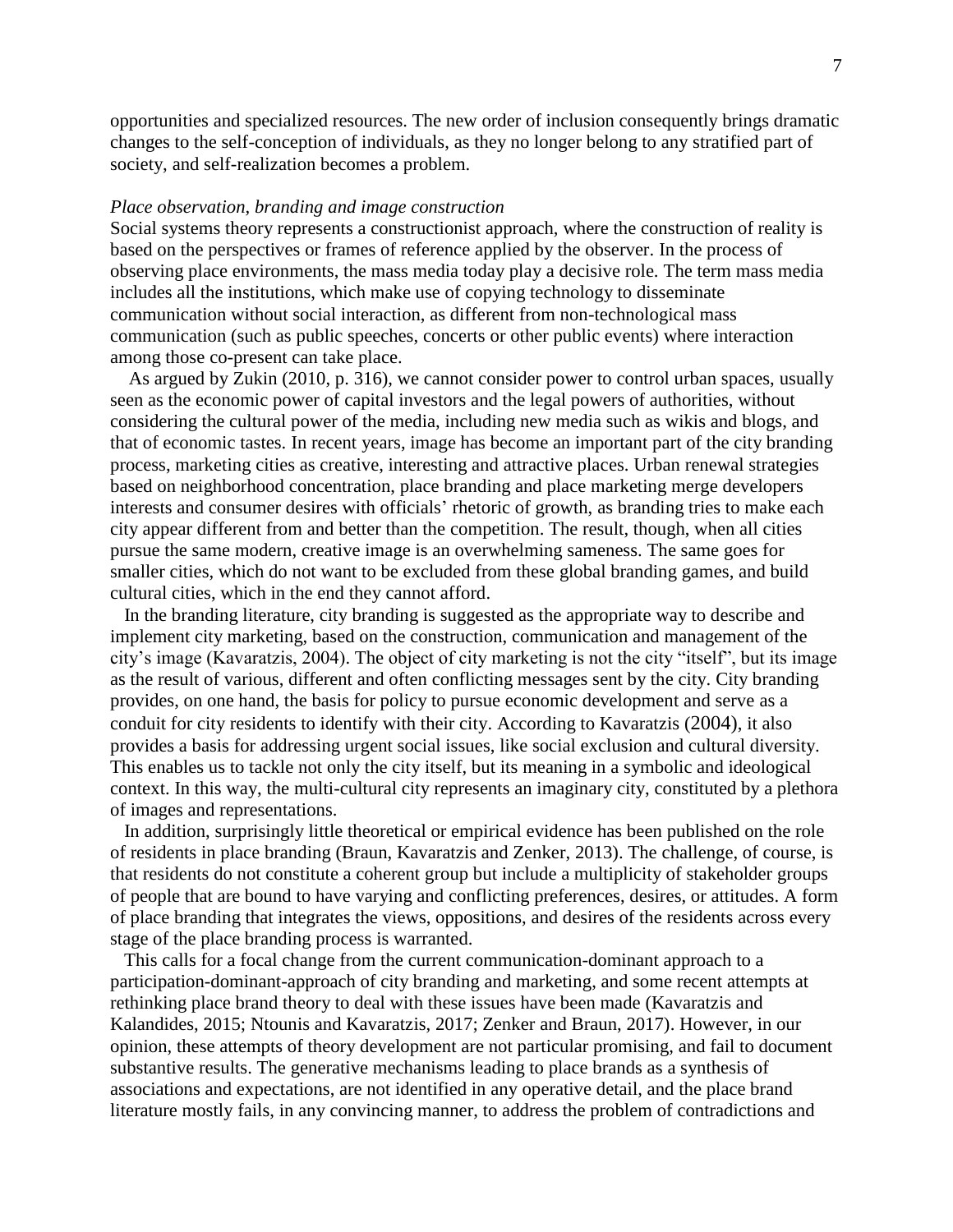conflicts between various groups. Documentation of substantive results regarding competitive position, industrial development, and town center regeneration, is wanting.

 Hence, the image of a multi-cultural city remains an image or rather imaginary, having no actual existence, existing only in the imagination of the planners and the place brand marketers. It represent a continuation of what may be called a structural-procedural orientation, which characterizes much of today's urban planning, and which, as indicated, does not promote democratic and inclusive place making. This kind of urban planning approaches problems of social inclusion and collective action through spatial and physical orientations, instead of planning for facilitating social activities, and then arranging for physical and spatial arrangements, which can create social life and social inclusion. Urban planning today gives the impression of being oriented towards procedural and representative democracy, but public participation is most likely limited to exchange information about planned projects, and only to a limited extent used to get new ideas, start new discussions, or exercise self-criticism. Urban planning, in other words, lacks the capability to deal with the differences and lack of agreement constituting the basis for participation and democratic legitimation of urban planning practices, or being capable to work with the multi-faceted urban life. In both cases, this powerlessness is the result of planning discourses which instruct practice, but where the planning is mostly oriented towards social life through spatial considerations and concepts alone (Pløger, 2013).

 As our case discussion will show, in Oslo we are witnessing how the city experiments with new and different forms of participation. However, as participation is always carried out within a procedural framework, we seldom find planning processes that manage to create an exchange of new ideas or visions. Rather, several place making projects seem to be part of a commercial strategy where a mix of private property investments, architecture, town area design, art, culture, and creativity are supposed to create attractive urban areas. The objective is to attract creative people and tourists. As a result, it is the tastes and life styles of the upper middle class, which today dominate the cultural representations of cities like Oslo, influencing strategies of urban renewal based on opera building, museums, concert halls and shopping centers. However, there is no documentation that this is a good strategy, and the whole thing risks ending up as a showroom for urban tourism and the economic elite (Aspen and Pfløger, 2016). These images of urban good life also camouflage a basic conflict between supporting private development of housing for the upper middle class and providing affordable housing that will help preserve communities. Like the situation in most other western countries, they also camouflage changes in inclusion/exclusion practices, privileging the affluent middle class and excluding people with less income or without work (Zukin, 2010).

## *Place making political system*

According to Luhmann (2012), it is the nature of modern social systems, that they have the character of inclusivity, and that their communications have relevance for increasingly diffuse and interconnected social operations. In the political system, the necessary increase of inclusivity is a process, which is commonly interpreted as democratization. Democracy is premised in a high level of differentiated inclusion, and it is characterized by the encompassing of the entire population in the performances of the individual function systems of society. Of crucial importance in this development, however, is that each function system only integrates the total population in those sections of its mode of living, which are functionally relevant to its own communications. The conditions of inclusive democracy can be maintained, consequently, only on condition that the economic system integrates people as sellers or buyers of property, that medicine integrates people who wish to remain or to become healthy, that politics integrates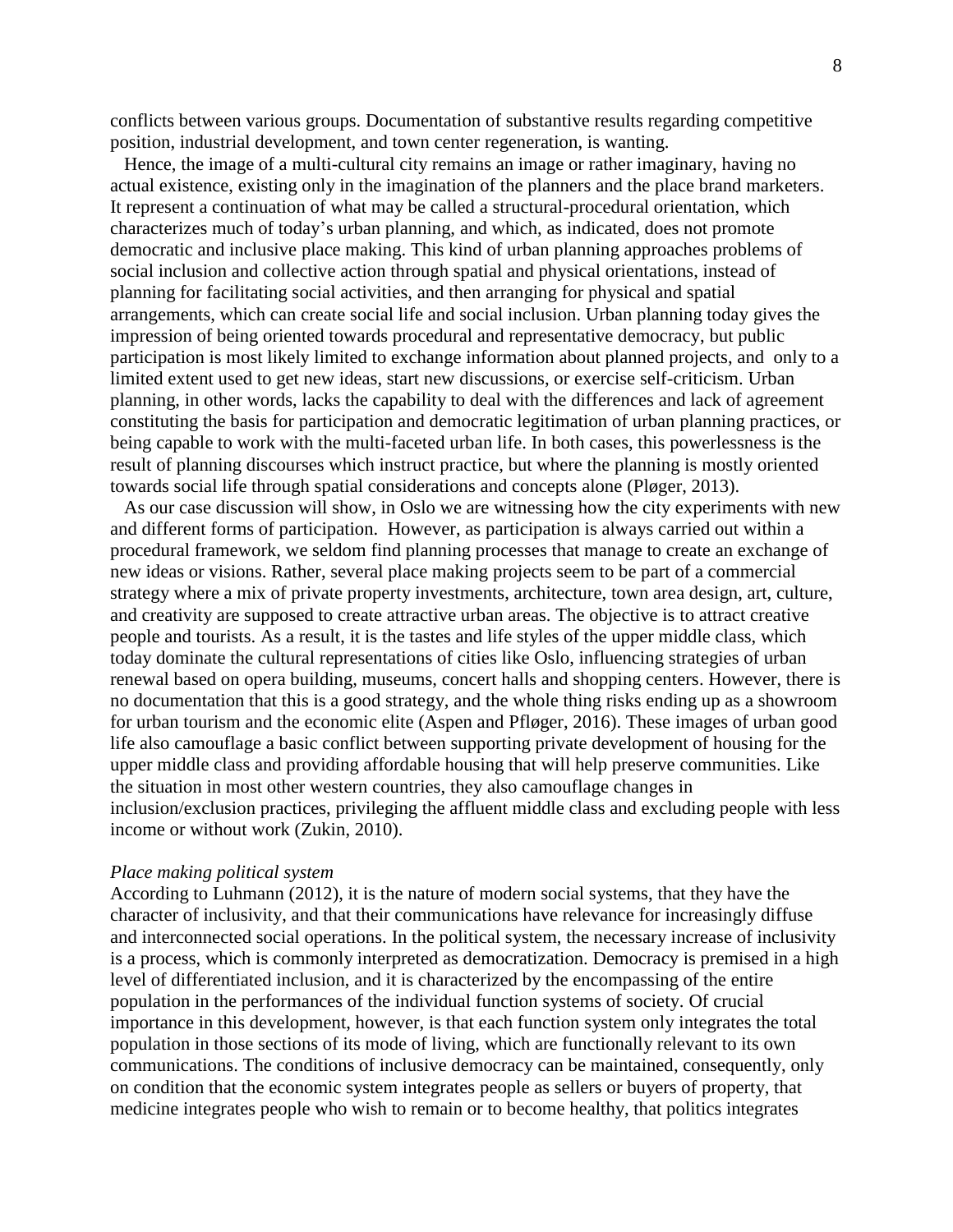people in those sections of their life where they require collectively binding decisions, etc. (King and Thornhill, 2003, pp. 82-83).

 Hence, inclusivity only founds democracy where each system is defined adequately and rationally, and where it includes only that sphere of communication to which that particular system can meaningfully react. Wherever modern society tends towards an undifferentiated inclusivity (that is where systems are made accountable for themes which are not their own), the basic principle of inclusivity, on which democracy relies, becomes unstable.

 As an example, we shall look at the problem of inclusion of immigrants in Norway. A central question with regard to inclusive place making today is how to include the great number of immigrants that in recent years have been crossing our borders. Based on a survey (second-order observation) of the Norwegian policy towards inclusion of immigrants and how it has evolved in recent years (Ihle, 2017), we analysed the corresponding political semantics, identifying the main meaning elements (various types of distinctions or themes) for a number of periods, as shown in table 1.

| <b>Period</b> | Form                                                            | <b>Function</b>                                          | <b>Efficacy</b>                                       | <b>Problem</b>                                                        | <b>Means</b>                                                         |
|---------------|-----------------------------------------------------------------|----------------------------------------------------------|-------------------------------------------------------|-----------------------------------------------------------------------|----------------------------------------------------------------------|
| 1987-         | Maintaining<br>Norwegian<br>values and<br>norms                 | Learning<br>immigrants<br>Norwegian<br>values            | Degree of<br>conformity                               | Alien culture<br>as a deficiency                                      | Providing<br>individual<br>social service                            |
| 1991-         | Multicultural<br>orientation<br>Focus on<br>living<br>condition | Increase social<br>participation                         | Amount of<br>available<br>resources for<br>immigrants | Dependency<br>on social<br>support<br>Social costs                    | Emphasizing<br>immigrant<br>rights and<br>claims for<br>justice      |
| 1996-         | Social<br>affiliation                                           | Increase<br>participation in<br>Norwegian<br>social life | Degree of<br>participation                            | Feeling of<br>powerlessness<br>Language<br>barriers<br>Discrimination | Inclusion<br>based on<br>education and<br>work life<br>participation |
| $2011 -$      | Sustainability<br>of the welfare<br>state                       | Activation and<br>work<br>participation                  | Having income<br>and paying<br>taxes                  | Fear of<br>radicalization<br>and conflict<br>Parallel<br>societies    | Job training<br>Improving<br>individual<br>competency                |

**Table 1.** Evolution of a national semantic of social integration and inclusion.

In this table, *form* indicates the main distinction and principle regarding inclusion. *Function* indicates the purpose of achieving inclusion, and *efficacy* indicates how to measure the effect of the policies. Finally, *problem* indicates the main problems facing the authorities with regards to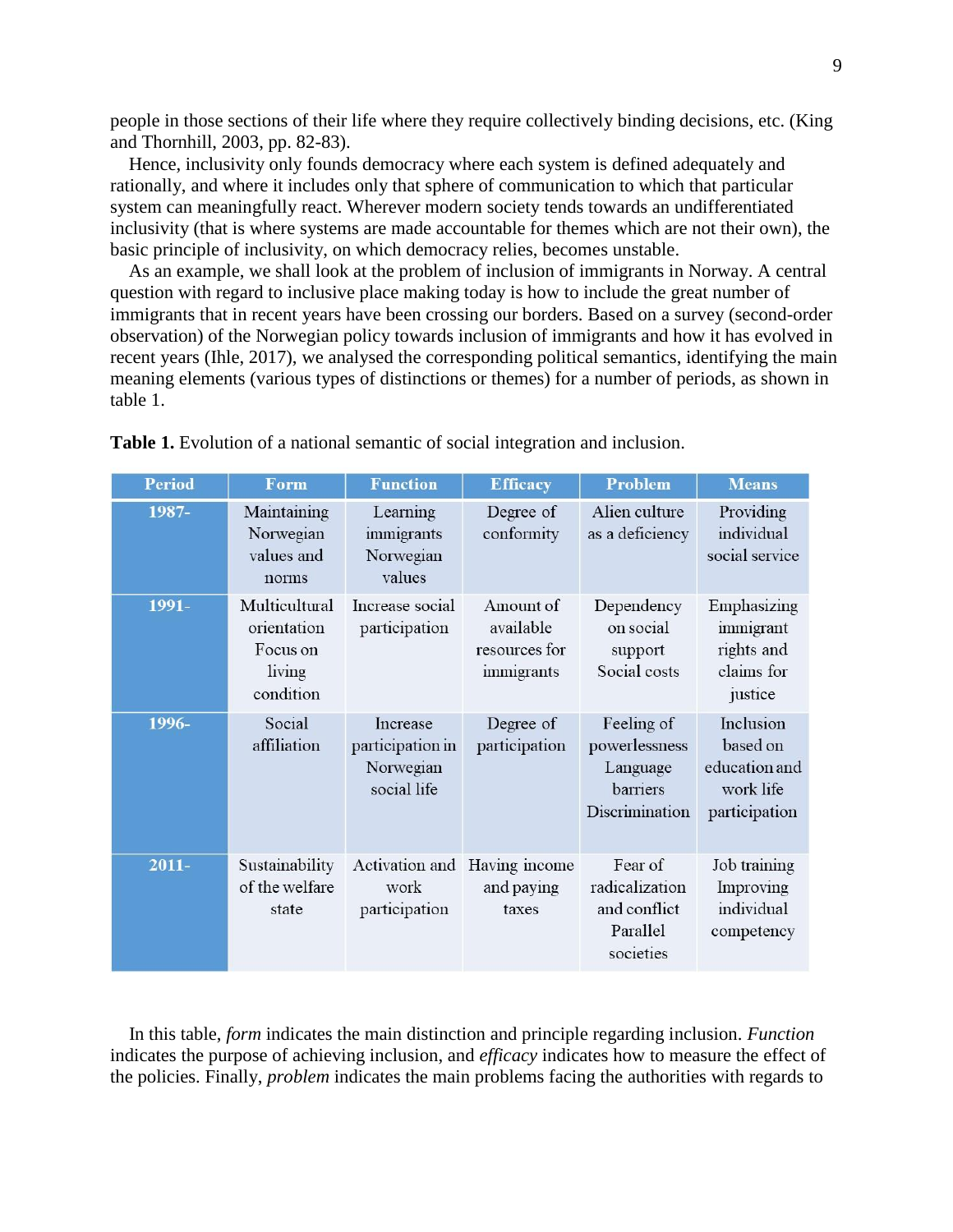inclusion or experienced by immigrants, and *means* the practical means to influence inclusion and participation.

 As can be seen, a characteristic of the Norwegian integration policy is its emphasis on integration and inclusion as synonymous with preserving society through common norms and values, which of course means Norwegian norms and values (Ihle, 2017). There obviously was increased tolerance for a multicultural orientation and respect for immigrant culture around 1991- 1996, but this seems to have more or less evaporated. Today, the emphasis, again, is on participation and affiliation, based on Norwegian values and norms. The main characteristic of this semantic is its focus on individual support and training as means to promote inclusion. There is no mention of the importance and effectiveness of inclusive place making, ignoring the fact that social integration inevitably implies a place for place making. In the opinion of many, the policy towards immigrant inclusion has largely failed, and there is increasing questioning of the sustainability of the welfare state, in addition to increasing fear of radicalization and development of parallel societies.

 One consequence of such cases where the political system confronts itself with improbable levels of inclusivity, or with forms of complexity that are regulated directly by politically binding decisions, is that the system must produce a more effective bureaucracy with greater complexity. For Luhmann, the greater the complexity the political system encounters, the greater its internal complexity must be. The internal complexity of the political system is largely determined by its ability to engender new resources for collectively binding decision-making, that is, new administrative or bureaucratic networks (King and Thornhill, 2003, p. 84).

#### *Strategies for inclusive place making in urban areas*

As we have seen, a political semantic is a collection of themes and images, which indicates how the political authorities observe and construct their conception of political and social realities. This represents a codification of problems and opportunities, which constitute premises and criteria for the making of collectively binding decisions by the planning and regulatory administration. However, with the need for greater internal complexity and resources, we are witnessing a transition from government to governance, where cities and municipalities are under pressure to collaborate in networks with private developers (Fimreite *et al.*, 2005). This transition dates back to around 1990, when we were witnessing a rapid expansion of the international literature on governance (Pierre and Peters, 2000; Rhodes, 1997).

 The term governance has been used to designate a wide variety of governing forms (Rhodes, 1997). Hence, governance can be conceptualized as a combination of various coordination mechanisms, usually based on hierarchy, market and network mechanisms, which have evolved after the last war. Osborne (2010) distinguishes three different governing regimes:

- Public Administration (1945-), emphasizing governing based on law and rule based bureaucratic administration.
- New Public Management (1980-), where the political system formulates principal goals, and leaves it to the various subsystems to realize them within given resource frames.
- New Public or Open Governance (1990-), representing a supplement to the two previous governance regimes, and based on inter-organizational cooperation between public institutions, private sector stakeholders, and voluntary organizations. This kind of governance can be looked upon as a reaction to the specialization, decentralization and fragmentation that were the result of New Public Management.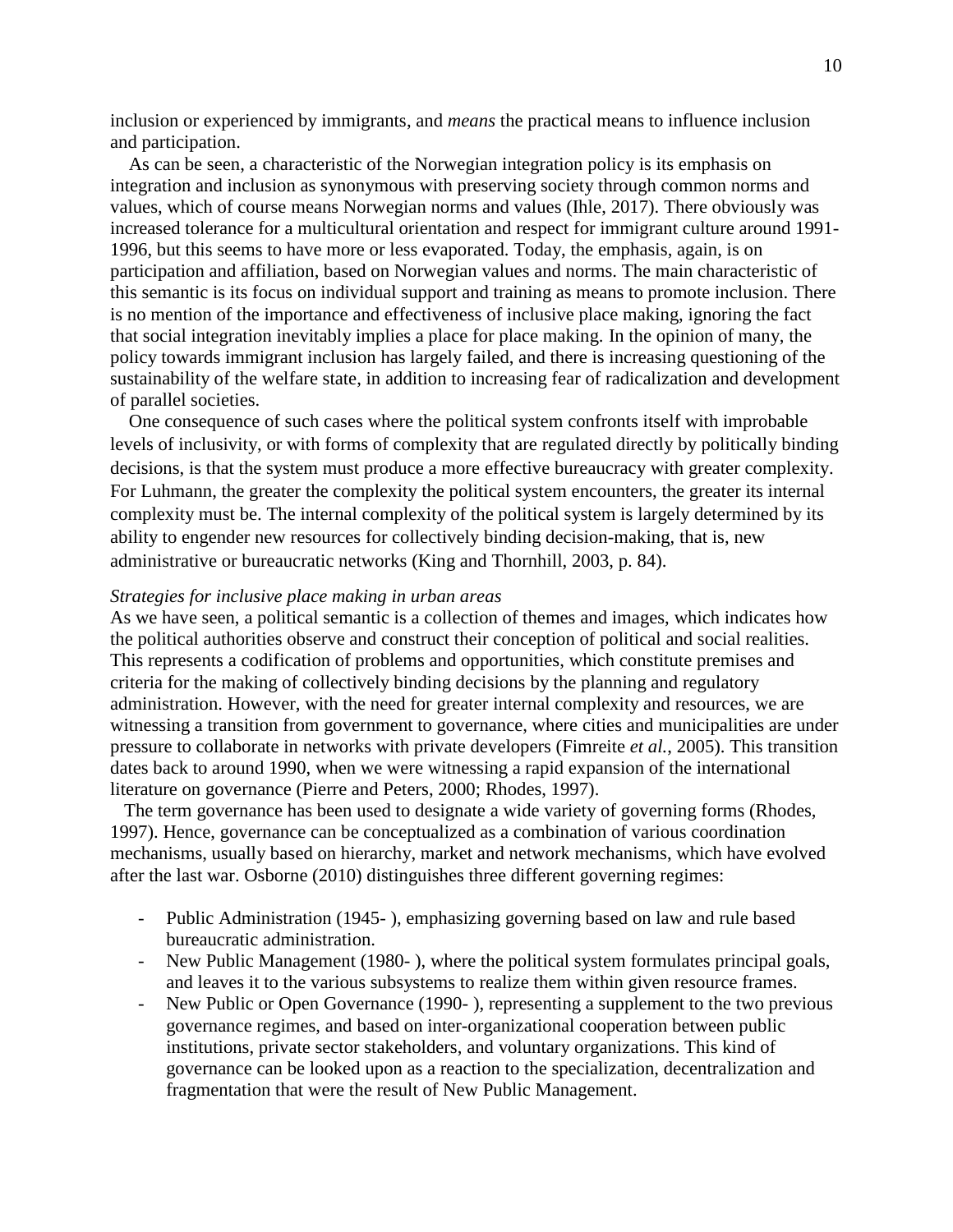However, it is our contention that much of today's urban planning is still influenced by a neoliberal orientation, which characterizes both New Public Management and New Public Governance, and we are witnessing local governance systems, which are increasingly characterized by diverse networking and fragmentation. As an example, results from the Norwegian City Research program (Fimreite, *et al.*, 2005) show several trends, which contribute to making governance increasingly fragmented, creating situations where a variety of interests and stakeholders produce their own plans and analyses, which then have to be subjected to political evaluation. While local and regional development was previously based on broad consensus regarding the rebuilding of the country after the war, today there is less consensus, making collective action difficult, if not impossible. There is a greater variety of local interests and objectives and many of them are contradictory, as for example objectives related to preserving the environment versus objectives related to economic efficiency. Normally, several types of networks can be discerned, among them (Fimreite *et al*., 2005):

- A variety of networks, which may be characterized as *protest networks*, composed of ad hoc groups or various forms of organized protest movements.
- *Producer networks*, which may be groups of economic stakeholders that organize themselves and seek to form alliances with other stakeholders to promote their interests.
- *Professional networks*, which may be established in connection with the planning and implementation of large development programs.
- *Consumer networks*, which may be alliances between people working to influence the consumption of particular products, which they consider either beneficial or detrimental in some sense.

 The question is whether such forms of networking constitute forms of open governance that are better suited to facilitate accountability, transparence and secure collective interests and inclusion. Many have voiced doubts about this. In addition, it is clear that not everybody who participates in these kinds of networks can considered a rational actor, but rather shows cognitive limitations and behavior characterized by bounded rationality. Some of the participants are active and persistent with great knowledge about city planning, even if they represent special interests as private property developers. Others are sectorial fanatics who are using every opportunity to promote their particular cause (Fimreite *et al*., 2005). This has resulted in a division of labour regarding urban planning, which do not function. There is a need for new institutional systems, which can facilitate forms of open governance and take care of collective interests and inclusion (Healey, 2002, 2002; Ellefsen, 2003; Fimreite *et al.,* 2005; Omholt, 2015a).

## **Case methodology**

Our case methodology is based on a comparative analysis of three cases of place making strategies, which represent place making at different place levels, and involve the inclusion of different types of place stakeholders:

- a) The case of urban planning in Oslo, illustrating methods of urban governance and networking.
- b) The case of a town center development, illustrating the use of action research interventions to produce face-to-face interactions.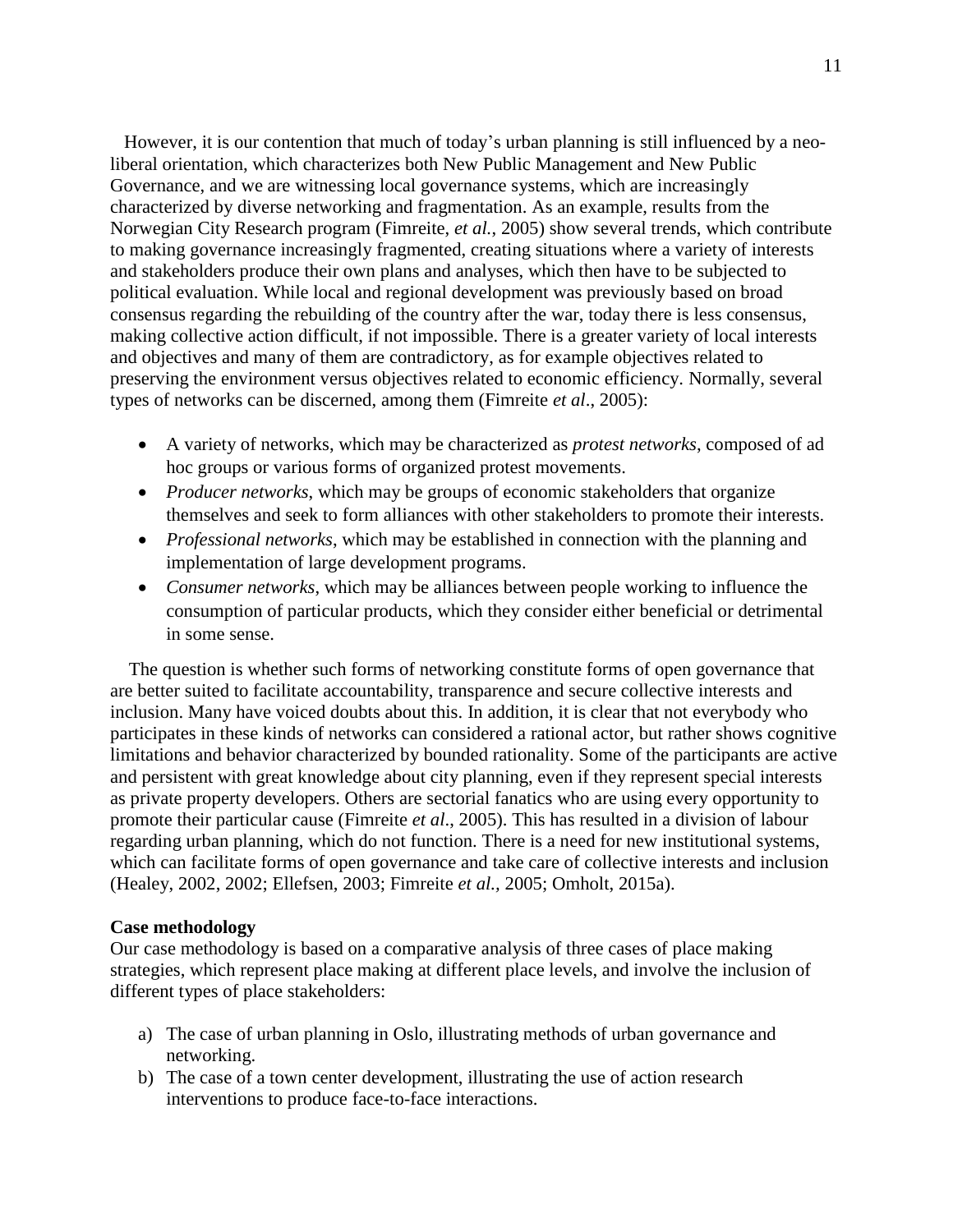c) The case of an immigrant restaurant cluster, illustrating self-organizing processes of inclusion.

 The following discussion is structured to produce the information needed to answer our research questions presented in the introduction of the paper. However, a final answer to the questions is deferred to the conclusion at the end of the paper.

#### **The case of urban planning in Oslo**

Recent urban planning in Oslo has focused on two main themes or planning orientations:

- a) The Water Front Plan.
- b) The overall city plan for the period 2015-2040.

 Both plans demonstrate the problems of current urban planning methods with regard to inclusive place making, and how planning in recent times has been dominated by concepts and images like " transformation", "high density", and "attraction". Transformation, as a place making process, relates to the change of existing, often derelict, buildings and areas to create better utilization of such areas and place for new urban functions. Areas of transformation in many cities are often previous industrial and waterfront areas.

 In the case of the Water Front project in Oslo, the planning authorities decided on the main planning principles and then left it to private sector developers to translate the plan into build form. The project was based on a vision of an attractive waterfront, with a continuous promenade along the whole harbor. However, transformation projects of this kind are often non-linear with unintentional consequences (Fain, 2012). This should come as no surprise when the implementation of the plan is left to a multitude of political authorities and various stakeholder networks, operating on various decision levels. As a consequence, we are left with a water front area characterized as the result of what many has termed fast-forward urbanism (Cuff and Sherman, 2011). The elimination of all previous buildings and fast construction of new ones with little variety invariably leads to standardization (Jacobs, 1961), with luxury apartments and a type of commercial buildings that was popular before the financial crisis in 2009 (Wergeland, 2013). Most of the image attributed to this new waterfront is aimed at financially well off people who prefer cultural attractions concentrated at one place, and not too avant-garde cultural expressions. As such, this kind of planning results in homogenization rather than cultural manifold, and attractions focused on the interests of the cruise industry (Wergeland, 2013).

 The new city plan for the period 2015-2040 has as its overall objectives to make Oslo a greener, warmer, and creative city with room for everybody (Oslo Kommune, 2017). The plan reflects recent trends on how to deal with pollution and immigration, where a key concept is the need for concentration and high-density development, in addition to the elimination of private cars from the city center and increased use of bicycle for daily transport to reduce pollution. The planning authorities seems to be ignorant of the fact that in 2040, most, if not all cars, will be electric, making bicycling less necessary.

 Most of the planned construction of high-rise apartment buildings will, in some districts require the elimination of small family houses with private gardens, forcing families with children further out in the suburbs. Again, leaving the construction of elevator apartments to private developers will invariably result in housing for elderly households in Oslo with high income, contributing to the development of several district centers with less variety and vitality than before (Jacobs, 1961).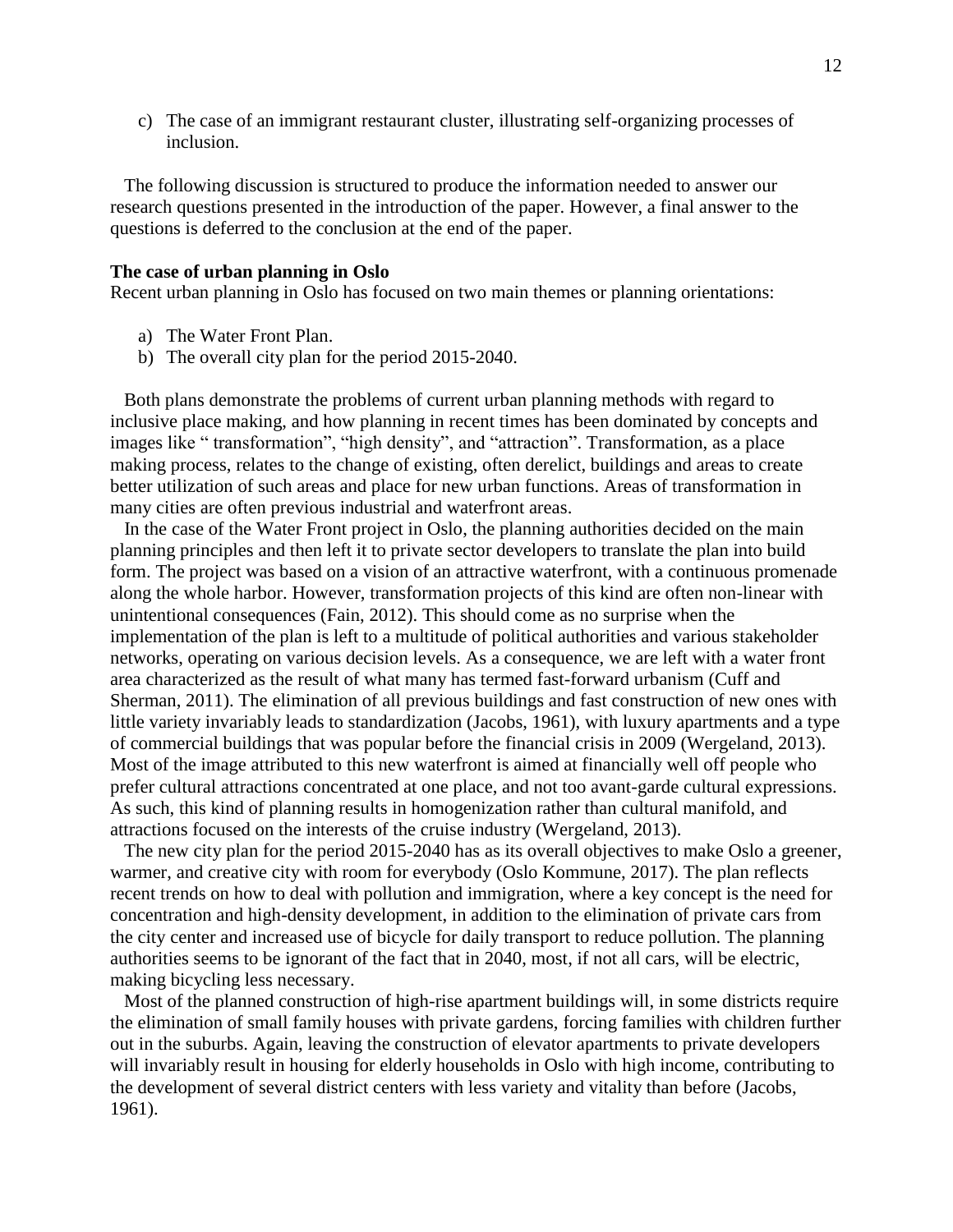High density may be a necessary requirement for creating innovative milieus. However, as pointed out by Florida (2017), high-density creative and innovative districts are characterized by a mixture of old and new buildings. They are places to meet people with different, but interdependent competencies. They are also districts where the development of an innovative milieu has been based on organic growth over several years, and not the kind of fast-forward urbanism we are witnessing in Oslo.

 As regards inclusion, some proponents of the kind of urban planning we see in Oslo may argue that inclusive place making is a question of participation and of being heard. The proposal for the 2015-2040 city plan has been mailed to all inhabitants with a registered e-mail address. In addition, various meetings and hearings have been arranged, including a public meeting in the city hall, as well as contact meetings with representatives from various groups including elderly people and immigrants.

 Nevertheless, we are inclined to characterize this kind of participation as less effective and inclusive, as the participants are presented a more or less finished proposal, without having been able to participate in the preparation of the plan, and without being able to be involved in discussing alternatives.

 As contended by O'Neill (2015), some optimists think that new communications technologies make participative democracy and inclusion possible for large groups. However, as pointed out by her, this is implausible, for many reasons. First, those with fewer resources may not match he rapid expansion of access to these technologies among the richer part of the population. Second, even those who are free to spend many hours communicating with many others often prefer to spend that time on other types of communications, rather than on political communication with others. New technologies cannot secure dialogue, because they cannot ensure that inclusive (or even less-than-inclusive) audiences grasp or even notice what others seek to communicate, let alone participate in discussions of public affairs. Where dialogue is the aim, those audiences must be able to respond and be heard, and must actually do so (O'Neill, 2015, p. 142).

 We will also argue that place making based on democratic participation and consensus is an unattainable requirement and probably not necessary for securing inclusive place making. Democratic participation only solves problems of participation; it does not necessarily solve problems of inclusive place development or collaboration. It often results in compromise solutions, at the cost of solutions, which exploits opposing but interdependent ideas needed for innovative solutions to problems of inclusivity.

 Consequently, we have to look for other forms of participation to supplement governance systems in order to facilitate inclusive place making, in particular forms of participation based on face-to-face interactions.

#### **The case of a town center development**

This case is based on a research program, which was aiming at the restructuring of a town center as a regional destination via the inclusion and collaboration of various stakeholders in the place making process (Omholt, 2013). An analysis of the town social communication system, as it was presented in various conversations, texts, documents and plans, revealed that the various stakeholders had limited ability to observe and reflect upon themselves and their environment, and see new possibilities for developing the town center as a competitive destination:

- The public planning system was based on simple schemata for area use, without the necessary functional differentiation as regards retail formats.
- There were no systematic survey of regional competition and shopping behavior.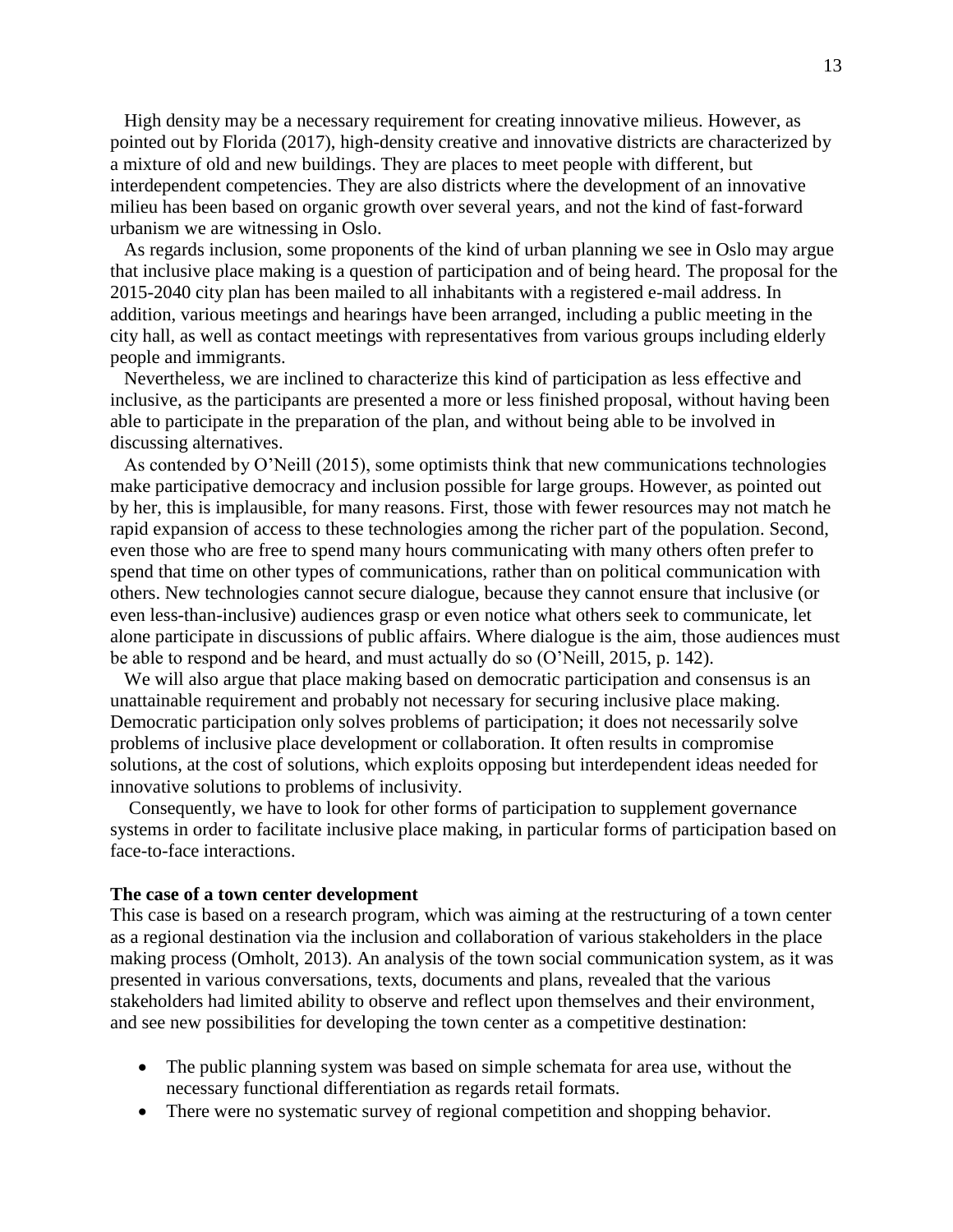• The local culture had no schemata or concepts for dealing with and integrating different operating or institutional logics.

 The main methodology of this research program was based on orchestrating a variety of action research interventions, facilitating what may be termed organizational interactions to deal with the uncertainties and lack of inclusion of various groups in the place making activities. The first intervention was a so-called democratic dialogue conference (Gustavsen and Engelstad, 1986) with broad participation, working on developing a vision for the town as a regional center, and solving the structural and cooperative problems facing it. The results of the conference showed broad consensus regarding the future of the town as a leading regional center, but produced little or no consensus regarding the functional and spatial differentiation of the center.

 Further interventions demonstrated how a structure plan for integrating differentiated and competing retail formats could contribute to uncertainty reduction and inclusive place making. This resulted in the start of a self-organizing place making process, facilitating inclusive and collaborative town center development.

It illustrates how the problems related to inclusive place making can be overcome by:

- Using organizational interactions to secure effective face-to-face-interactions.
- Introducing relevant schemata to construct a structural place image or structural model, which create sufficient structural complexity (indicating possible external and internal interdependencies), or system integration in order to facilitate place making that includes all relevant stakeholders.

 It is the combination of these mechanisms as a supplement to the basic governance structure that have proven effective to secure inclusive place making in cases based on action research interventions, and contributed to the development of place competitive advantage (Omholt, 2013).

 The special significance of face-to-face interaction is not that it involves small groups, or that it represents "society in miniature". Face-to-face interaction rather emphasizes the significance of space and presence in social relations (Giddens, 1979). Organizational interactions (Luhmann, 1995) are a type of social system, which assumes presence and face-to-face contact between members of the local place making system and organizations, representing the various functional subsystems, and where the social communication is referring to the problems of inclusive place making.

 Organizational interactions based on face-to-face contact have several advantages over interactions taking place *within* the participating organizations, among other things:

- Reveals the significance of perceptual processes, which can create great complexity in absorbing information.
- Simultaneous and rapid information processing.

 Supplementing basic governance systems with organizational interaction is a particularly effective strategy when we have place making organizations with conflicting interests, systemic contradictions, and elements with different needs and operating logics. Such contradictions may appear as paradoxical, but can be overcome by introducing schemata or interpretive schemes, which function as means of deparadoxification or overcoming the systemic contradictions. For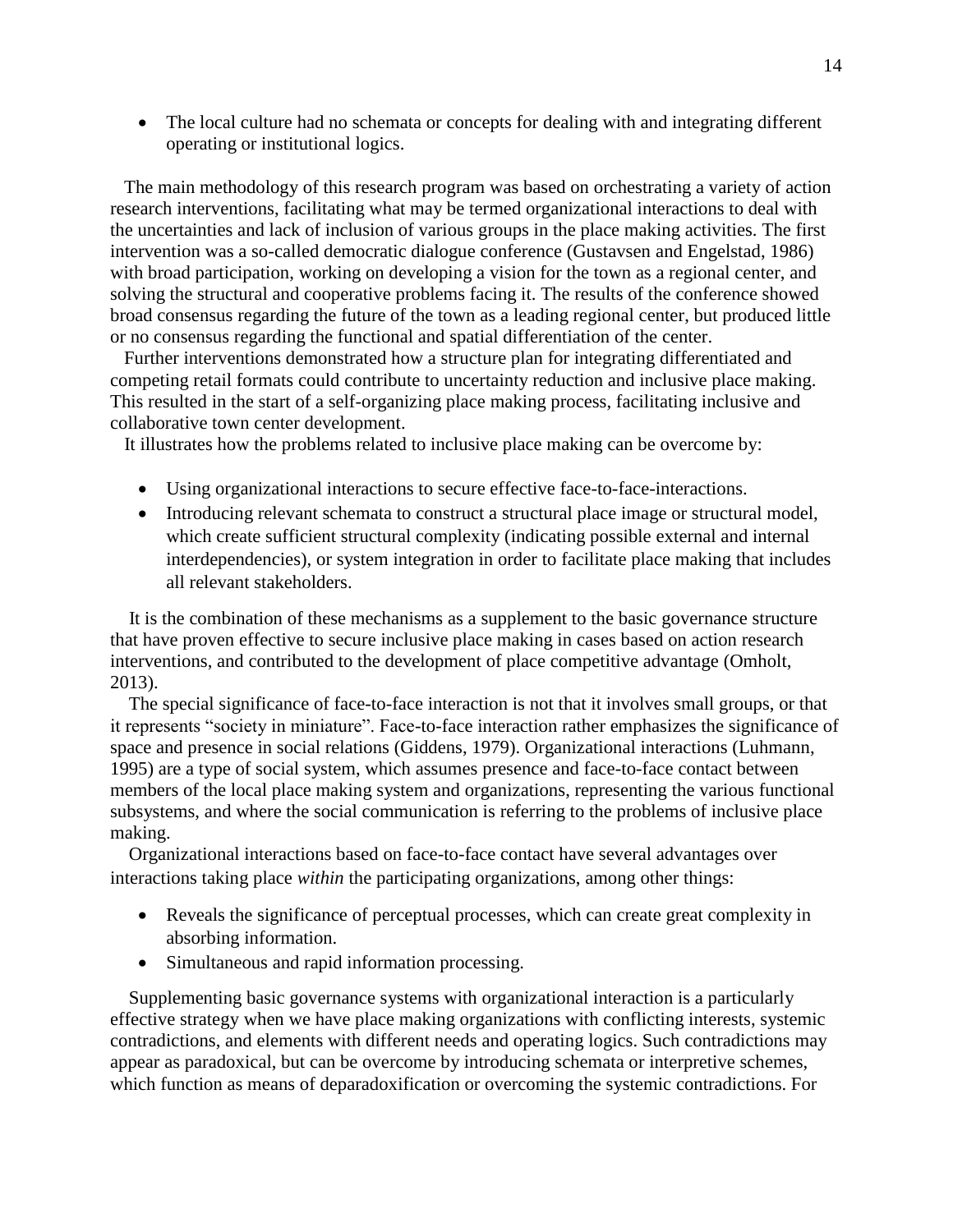example, by illuminating and exploiting external and internal interdependencies, which have been overlooked, or have been difficult to deal with within the hierarchical place governance system.

 Experiences with organizational interactions also show that place making based on democratic participation and consensus is an unattainable requirement and probably not necessary for inclusive place making. In Norway, place making projects based on democratic participation and dialogue have largely been inspired by the writings of Jürgen Habermas (Habermas, 1984; Gustavsen and Engelstad, 1986). However, as pointed out by O'Neill (2015), Habermas' account of the conditions of participation in dialogue says little about norms of reasoning or norms of effective strategy: the requirements on which Habermas focuses are the requirements for *participating*. The problem with participative decision-making, as we have mentioned in the previous case discussion, is that gaining acceptance through participation may destroy the polarized responses that aid adaptation and meaningful reorganization (Weick, 1969), and hence the basis for development of the structural complexity or variety which is needed for inclusive place making. This again underscores the importance of organizational interactions as a main strategy to secure effective inclusion with regard to place making.

 Based on a variety of action research interventions, organizational interactions have been used in other inclusive place making projects with great success (Omholt, 2013). Complexity implies uncertainty, and organizational interactions can be used effectively to deal with most of the uncertainties facing place stakeholders, if it is combined with the use of images and schemata producing the necessary structural complexity.

### **The case of an immigrant restaurant cluster**

A central topic regarding more effective forms of governance, has been the possibility for developing what may be called self-governing networks. These are types of networks, that can take care of collective interests without constant political monitoring. Political monitoring and control will be based on value mobilization within the network. Basic values will be communicated to a group of major actors, which in the next round will further communicate these values to other stakeholders and participants. This way of public guidance becomes a part of the value based common goods in a network, and the values will be further transmitted through socialization and learning.

 However, a problem with this form of guidance is that it is difficult to get hold of, and even more difficult to oppose (Fimreite, *et al*., 2005), resulting in less openness. Under this kind of governance, the welfare state will appear to be standardizing, paternalistic and totalitarian. Besides, socialization and internalization of values as a basis for coordination, in our opinion represents a rather naïve perspective on place making, as it assumes some kind of value consensus. Like Giddens (1979), we consider social actors to be knowledgeable actors, but we have to explain what kind of knowledge is needed to secure collective and inclusive action in a governance system based on self-organization, in addition to other conditions for the development of self-organizing place organizations.

 To illustrate the conditions for self-organizing and inclusive place making, we have looked at a study of the evolution of an ethnic restaurant culture and cluster in Oslo (Omholt, 2015b). In the course of a few decades, a boundary crossing, exciting, and cosmopolitan attitude to food has evolved among the residents, who have acquired new eating habits and a multicultural way of dealing with food that indicates both acceptance and curiosity (Krogstad, 2006).

 This development can be attributed to the location, concentration and connection of ethnic groups with immigrant background, providing opportunities for culinary entrepreneurship. Oslo is probably the most divided capital in Scandinavia, with a pronounced social and economic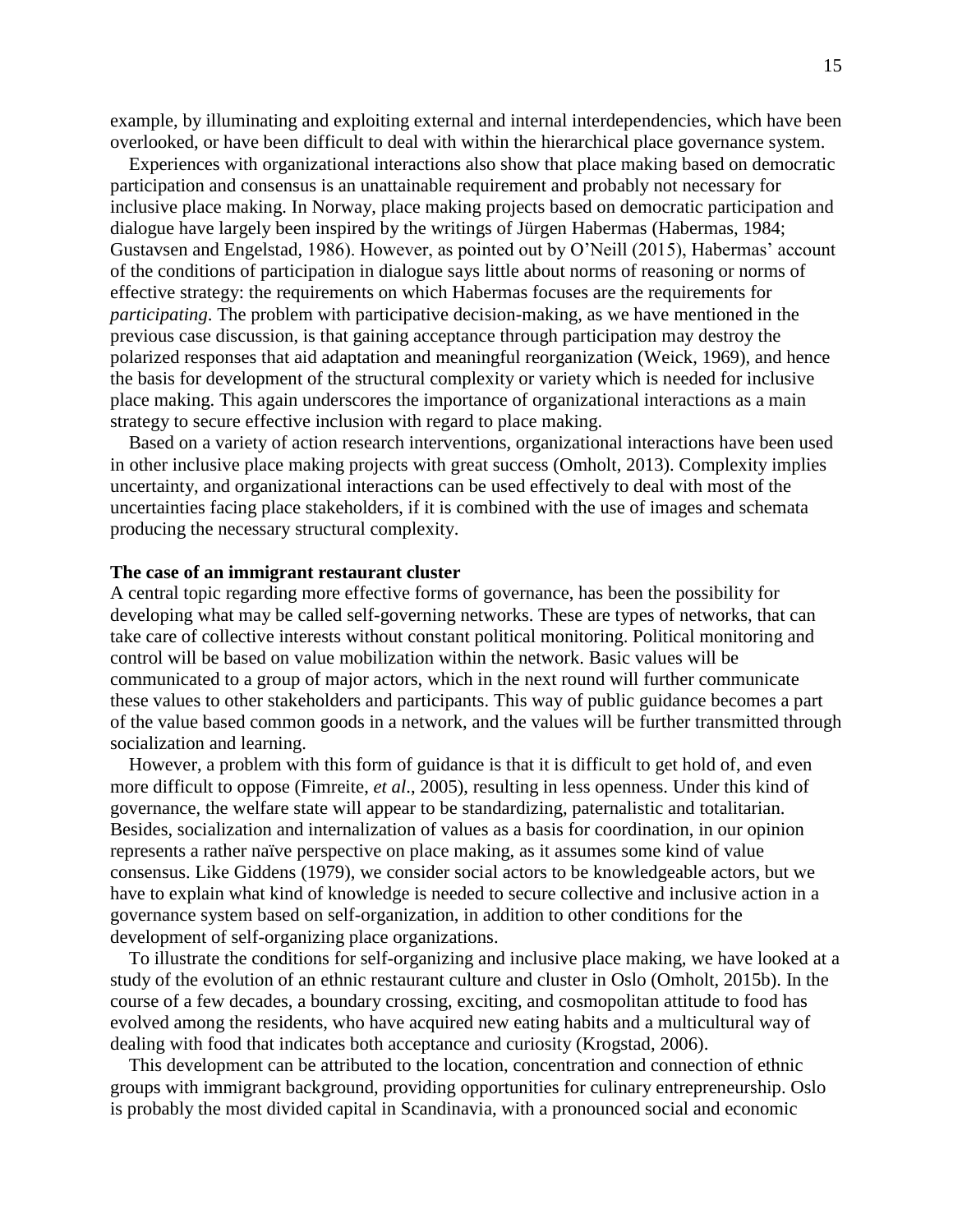difference between the affluent western part and the relatively poor eastern part. The eastern part has a strong overweight of non-western immigrants, but local conditions have improved considerably in later years, in part due to gentrification and municipal renovation efforts. It is probably no coincidence that, while the population in Oslo with immigrant background nearly tripled in the period 1994 – 2014, the number of restaurants also nearly tripled, from 983 in 1994 to 2525 in 2014. Most of this increase took place in the eastern part of the city, and particular in the district of Grünerløkka, which is a district saved from total renovation in the 1970s. It has managed to preserve its original working class buildings and making low-rent premises available for culinary entrepreneurs.

 There are several reasons why this ethnic and multicultural concentration has been beneficial for culinary entrepreneurship and inclusive place making in a city like Oslo (Krogstad, 2006):

- The local food serving industry is characterized by extensive cooperation, both within and between different ethnic groups. The cooperation often takes place between establishments, which are located in close proximity. Cooperation between different ethnic groups is also prominent in the kitchens of the various restaurants
- The strong concentration of restaurants in Oslo makes it simpler, less time consuming and cheaper to manage a restaurant. In addition, there are other, operating advantages. You could some time find that chefs and waiters, literally speaking, crossed the street and obtained food from nearby restaurants, or wine from a common cellar.

 This gradual evolution represents a form of self-organized place making, which has had little or nothing to do with the planning apparatus or support of public authorities. It has forced itself ahead, despite bureaucratic obstacles. Contrary to many other types of arenas and meeting places between different ethnic groups, food has not provoked counter reactions. While eating may represent a conservative way of living, it also has a radical element, an element of openness and innovation, which can increase the repertoire for individual and inclusive development, and contribute to sustainable, liveable and connected coexistence.

 The culinary revolution in Oslo is not only a place-based development, but also a networkbased one. In many establishments operated by ethnic minorities, family and friends represent an important resource network. The network compensates for the weak position that many immigrants have with regard to access to capital, information, education, political power, and influence.

 As regards implications for practice, this case study supports the general results from studies of cluster organization and industrial districts (Best, 1990; Crewe and Lowe, 1995; Porter, 1998), and underscores the importance of the local entrepreneur, processes of exchange of knowledge and other resources, and dependence on a local catchment area. It also underscores the necessity of knowledge exchange and learning to secure inclusive place making in the ethnic restaurant case. The ethnic restaurant entrepreneurs were eager to learn from others and to experiment with crossover types of food.

 None of the entrepreneurs received any assistance from public institutions and support networks. Public institutions and bureaucracy was rather a constant source of frustration and resignation, considered to be regulating powers that constantly enacted new rules and regulations. It reflects that restaurants have not been considered to be an important part of the urban and local economies, compared to such basic activities as auto plants and software developers, because they do not create capital. Nevertheless, they are part of a large and growing service economy, particularly with regard to employment. As pointed out by Ellefsen (2003), there is a need for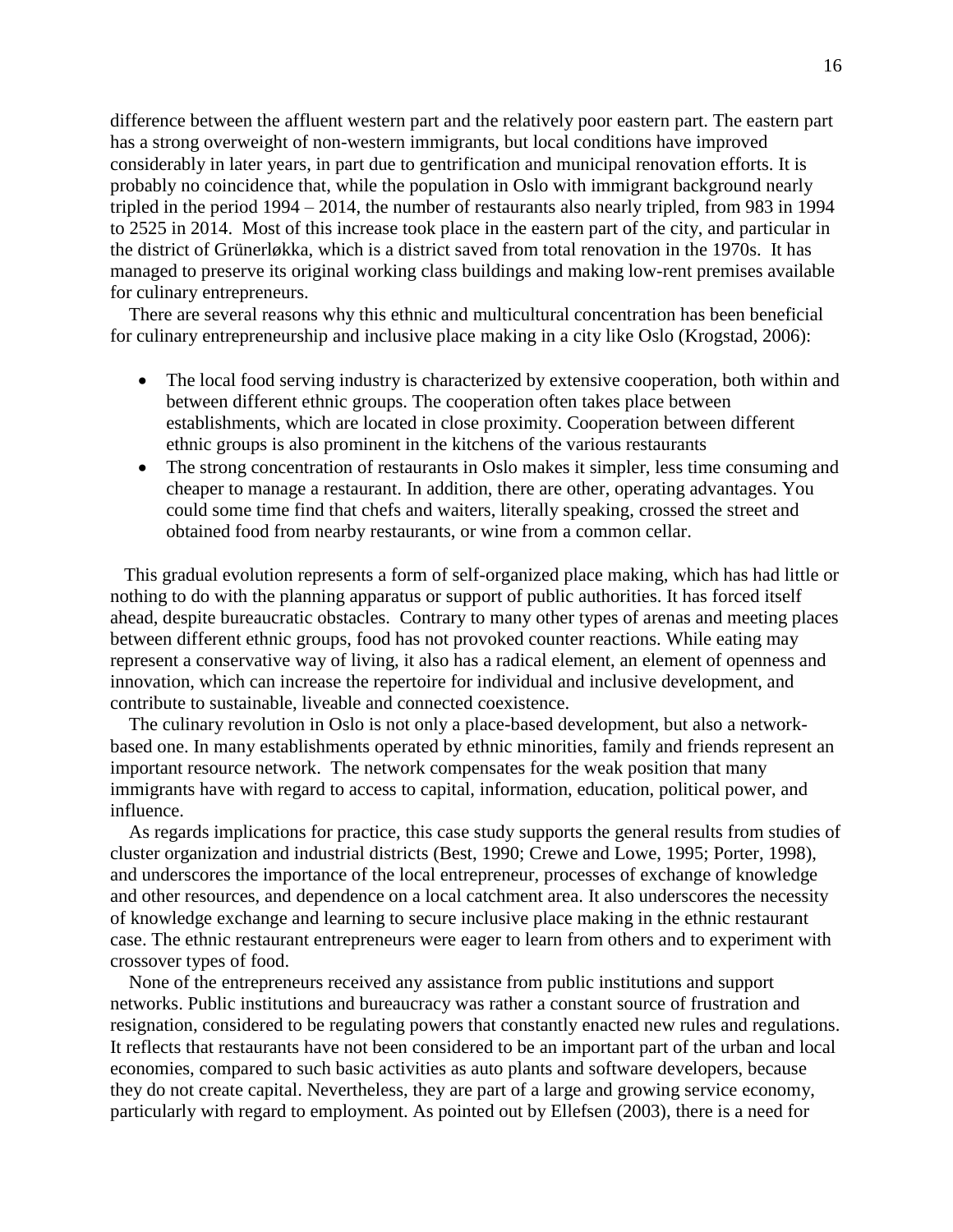planning institutions, which can better secure collective interests with regards to urban development. This implies planning for more culturally diverse and differentiated places, and require urban planners to have access to more diverse and differentiated, probably multiple knowledge bases.

 The implications for society and social development are considerable. The case study shows an ethnic culinary culture and restaurant world, which has evolved and succeeded without any organized marketing efforts or support from local and regional authorities, and despite opposition from national retail chains. It represents an evolution, which has contributed to solidarity within and between ethnic groups, contrary to what can be experienced in urban situations in other countries. It represents possibilities for inclusive place making, which are needed in a period when we are facing increasing influx of new waves of immigrants.

## **Conclusion: Consequences for social integration and inclusive place making**

In the first part of this paper, we have presented a theoretical approach for analyzing place making systems and processes, and discussed observations of an evolution in place making, characterized by:

- Differences in the evolution of functional systems, in particular the increasing dominance from the economy and the mass media, which have resulted in faster pace in place making development and a focus on large-scale prestigious place making projects for the middle class.
- Increased use of private property developers implies projects exploiting economies of scale and standardization, contributing to less variety and possibilities for inclusion.
- Development of a place branding and destination culture that camouflages inclusion related conflicts.
- Mass media production of information and public opinion with less reliance on face-toface-interaction and inclusion of various groups.

 This indicates, that the main problem regarding inclusive place making, is the need for an increase in complexity in the ways that place making systems (including public opinion, politics and public administration) observe and construct their conception of place realities and problems. This increase has to match the increase in environmental complexity and increasing stakeholder variety that urban places are facing today (Ashby, 1956, Luhmann, 1995), as previously explained in the section on our theoretical approach. The current place making practices also indicates an evolution with less reliance on face-to-face interaction, contributing to further reduction of the available place making complexity.

 In the second part of the paper, we have presented three cases providing information to answer our research questions.

 As regards research question 1, all three cases showed that the political/administrative governance systems lacked the capacity to observe and deal effectively with urban development projects in a way that facilitated broad inclusion. The urban planning in Oslo was based on concepts and images that did not provide the necessary functional differentiation, and favored networking with private developers, which reduced place variety and vitality. In the case of town center development, the political/administrative authorities initially were stuck with the same problems as in Oslo, but participated in action research interventions that facilitated face-to-face interactions of main stakeholder groups. This produced the necessary structural and social variety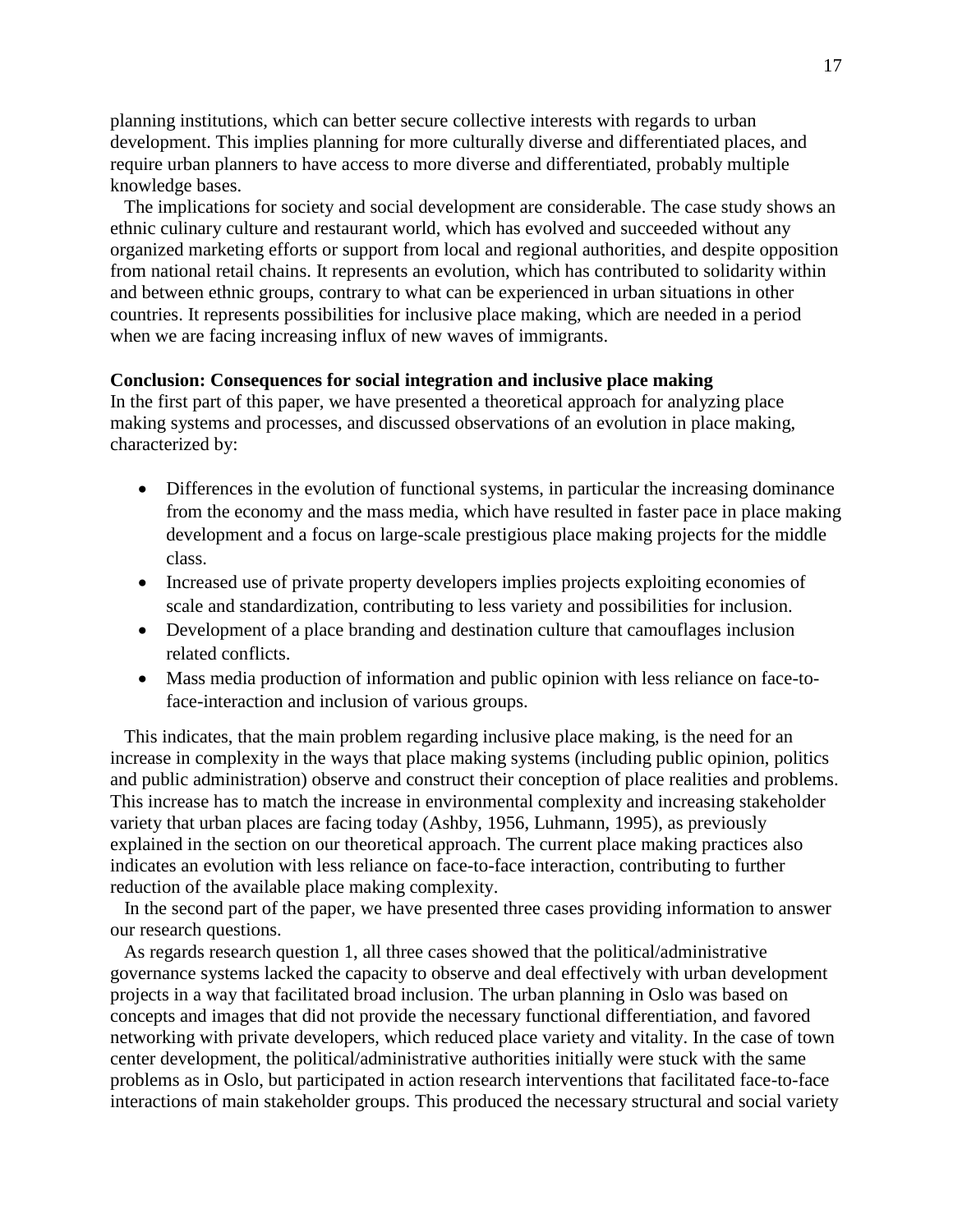needed for effective inclusion. In the restaurant cluster case, the political/administrative authorities more or less ignored this kind of inclusive place making, but luckily saved the district from fast-forward urban development. This provided the necessary structural variety based on an existing variety of buildings and cheap premises, and made it possible for the local entrepreneurs to observe, find, and exploit locational interdependencies.

 As regards research question 2, it follows from reasons stated in the case discussion that having a form of urban planning, where the only form of participation is based on so-called hearings related to a finished plan proposal, more or less eliminates possibilities for effective and inclusive face-to-face interactions. This was also the situation in the town center development case, but the subsequent participation in action research interventions radically changed the urban planning procedures and facilitated face-to-face interactions. The case of the restaurant cluster needs no further comment, as it was in itself based on face-to-face interactions between the local stakeholders, including native customers.

 As regards research question 3, we are inclined to conclude that current forms of urban planning do not facilitate the inclusion of many groups that are affected by urban development plans. In some cases, inclusion of various groups seems to be considered a nuisance (Fimreite *et al.,* 2005). The case of town center development shows that inclusion can be achieved when the traditional forms of urban planning are combined and coordinated with interventions or arrangements that facilitate face-to-face interactions. The restaurant cluster case shows that inclusion follows when local stakeholders are left to organize themselves in place environments, which promote interactions based on proximity.

 Based on these results, it is tempting to postulate that the ultimate aim of strategies for inclusive place making is to combine system and social integration in a way that facilitates selforganization based on face-to-face interactions. Dealing with complexity requires place making practitioners to orchestrate a variety of interventions to deal with the various uncertainties and needs for information (Camagni, 1999) which they normally will experience in situations of increasing complexity. Effective inclusion implies place making as an interplay between:

- A) The creation of images and use of schemata which structure (functionally differentiate and spatially integrate) urban places, and,
- B) The use of interventions based on face-to-face contact, which facilitate social inclusion and motivate innovative behavior, given those structural constraints and interdependencies, which follows from A.

This kind of interplay underscores the importance of the mutual dependence between structures of communication and organizational face-to-face interactions that is the condition for social evolution. Today, we are in many ways witnessing an alarming and increasing gap between these two types of social systems, contributing to a possible evolution towards more divided place societies.

## **References**

Ashby, W.R. (1956), *An introduction to cybernetics,* New York: Wiley. Aspen, J. and Pfløger, J. (2016), "LAMBDA: 8-timers kulturbyen som effect?", *Plan*, No. 1, pp. 52-56.

Best, M.H. (1990), *The new competition. Institutions of industrial restructuring, Polity Press,*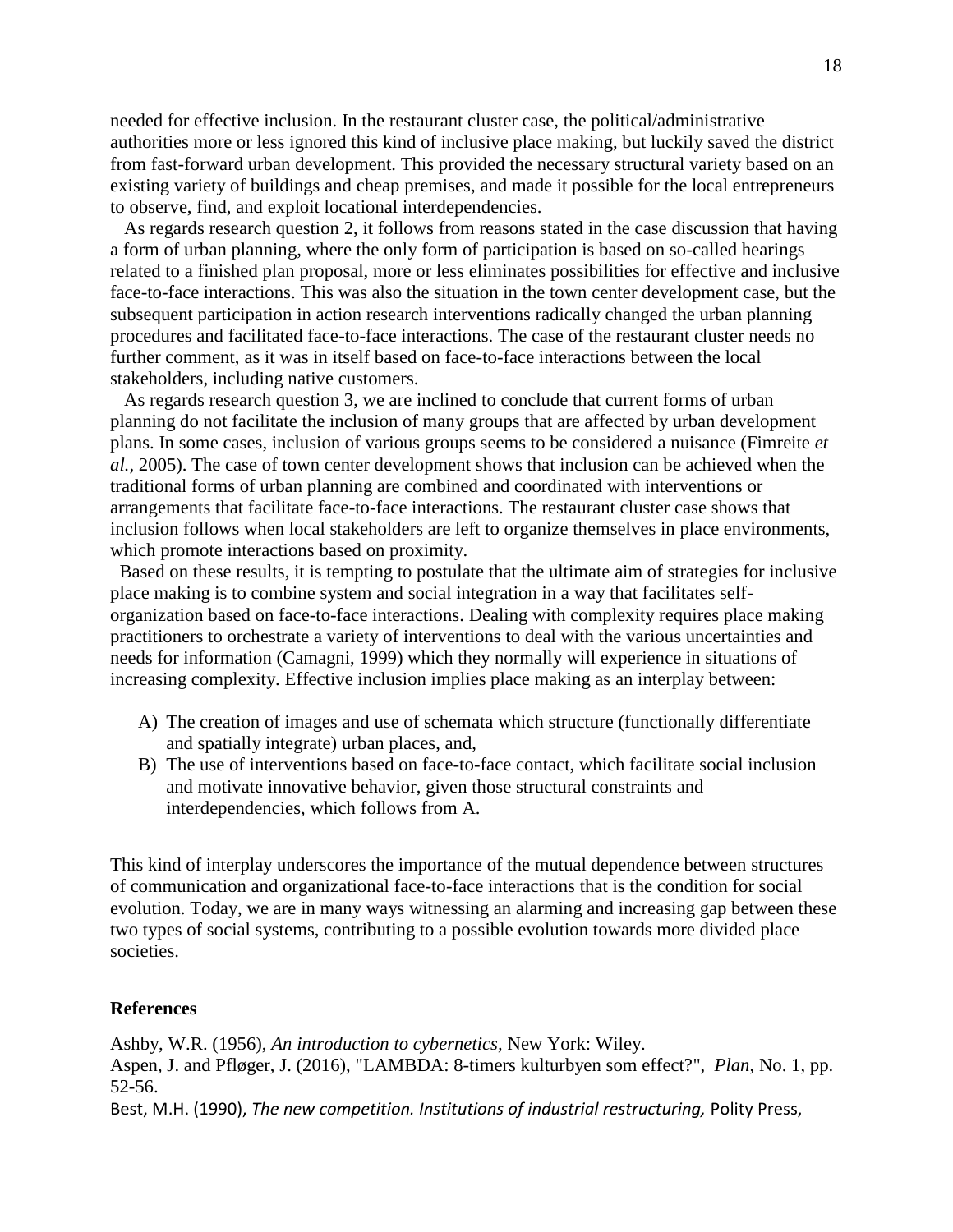Cambridge, England.

- Braun, E., Kavaratzis, M. and Zenker, S. (2013), "My city my brand: the different roles of residents in place branding", *Journal of Place Management and Development,* Vol. 6, No. 1, pp. 18-28.
- Camagni, R. (1999), "Local milieu, uncertainty and innovation networks: Towards a new dynamic theory of economic space." In Camagni, R. (Ed.), *Innovation networks: Spatial perspectives,* London: Belhaven Press.
- Crewe, L. and Lowe, M. (1995), "Gap on the map? Towards a geography of consumption and identity". *Environment and planning A.* Vol. 27, pp. 1877-1898.
- Cuff, D. and Sherman, R. (Eds.), (2011), *Fast-forward urbanism. Rethinking architecture's engagement with the city.* Princeton: Princeton Architectural Press.
- Ellefsen, K.O. (2003), "Idealer i norsk bolig og by-planlegging i de siste tiårene", *Plan,* 6: 4-13.
- Fain, W.H. (2012), *If cars could talk. Essays on urbanism.* New York: Balcony Press.
- Fimreite, A.L., Medalen, T. and Aars, J. (2005), *Governance i norske storbyer.* Oslo: Scandinavian Academic Press.
- Florida, R. (2017), *The new urban crisis,* London: Oneworld Publications.
- Galbraith, J. (1977), *Organization design,* Reading, MA: Addison-Wesley.
- Galbraith, J. (1993), *Competing with flexible lateral organization,* Reading, MA: Addison-Wesley.
- Giddens, A. (1979), *Central problems in social theory. Action, structure and contradiction in social analysis*, Berkeley, CAL.: University of California Press.
- Gustavsen, B. and Engelstad, P.H. (1986), "The design of conferences and the evolving role of democratic dialogue in changing working life." *Human Relations*, Vol. 39, pp. 101-116.
- Habermas, J. (1984), *The theory of communicative action. Vol. I: Reason and the rationalization of society,* London: Beacon Press.
- Healy, P. (2002), "On creating the "City" as a collective resource", *Urban Studies*, Vol. 39, No. 10, pp. 1777-1792.
- Ihle, R. (2017), "Integrering Samfunnsfellesskapets opptakskrav?", *Plan,* No. 1, pp. 10-17.
- Jacobs, J. (1961), *The death and life of great American cities.* New York: Vintage Books.
- Kavaratzis, M. (2004), "From city marketing to city branding: Towards a theoretical framework for developing city brands", *Place Brands,* Vol. 1, No. 1, pp. 58-73.
- Kavaratzis, M. and Kalandides, A. (2015), "Rethinking the place brand: the interactive formation of place brands and the role of participatory place branding", *Environment and Planning A,* Vol. 47, pp. 1368-1382.
- King, M. and Thornhill, C. (2003), *Niklas Luhmann's theory of politics and law,* Houndsmill, UK: Palgrave MacMillan.
- Krogstad, A. (2006), *En stillferdig omveltning i matveien – Kulinarisk entreprenørskap blant etniske minoriteter,* Abstrakt Forlag, Oslo.
- Luhmann, N. (1995), *Social systems*, Stanford, CAL.: Stanford University Press.
- Luhmann, N. (2012), *Theory of society, Vol.1*, Stanford, CAL.: Stanford University Press.
- Ntounis, N. and Kavaratzis, M. (2017), "Re-branding the High Street: the place branding process and reflections from three UK towns", *Journal of Place Management and Development,* Vol. 10, No. 4, pp. 392-403.
- Omholt, T. (2013), "Developing a collective capacity for place management", *Journal of Place Management and Development*, Vol. 6, No. 1, pp. 29-42.
- Omholt, T. (2015a), "Developing an open governance system for local development", *Journal of*